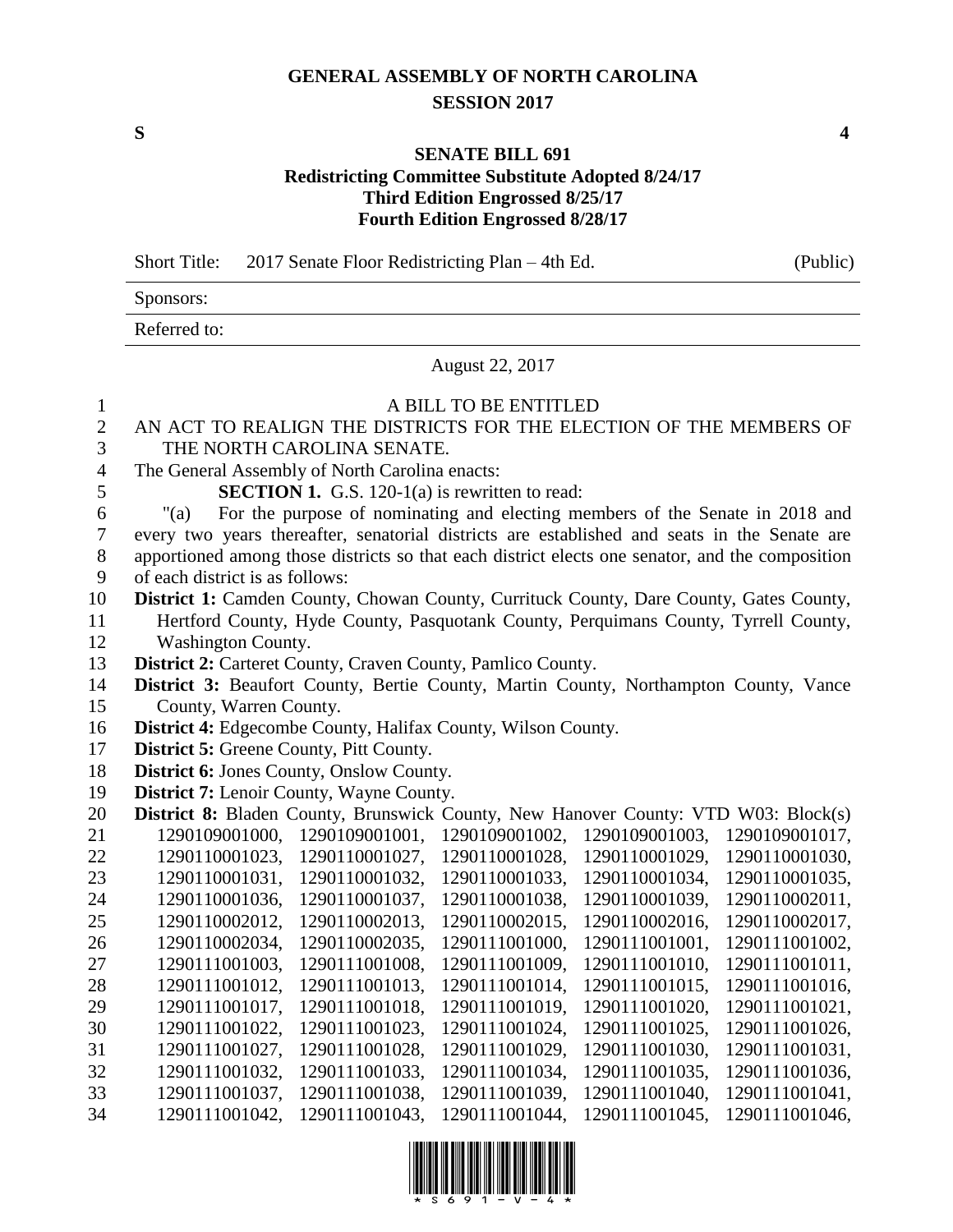|    | 1290111001047,                                                              | 1290111001048,                                                                 | 1290111001049, | 1290111001050, | 1290111001051, |
|----|-----------------------------------------------------------------------------|--------------------------------------------------------------------------------|----------------|----------------|----------------|
| 2  | 1290111001052,                                                              | 1290111001053,                                                                 | 1290111001054, | 1290111001055, | 1290111001056, |
| 3  | 1290111001057,                                                              | 1290111001058,                                                                 | 1290111001059, | 1290111001060, | 1290111001061, |
|    | 1290111001062,                                                              | 1290112002012,                                                                 | 1290112002013, | 1290112002014, | 1290112002015, |
| 5  | 1290112002016,                                                              | 1290112002017,                                                                 | 1290112002018, | 1290112002019, | 1290112002028, |
| 6  | 1290112002029,                                                              | 1290112002030,                                                                 | 1290112002031, | 1290113002008, | 1290113002009, |
| 7  | 1290113002010,                                                              | 1290113002011,                                                                 | 1290113002012, | 1290113002013, | 1290113002014, |
| 8  | 1290113002015,                                                              | 1290113002016,                                                                 | 1290113002017, | 1290113002018, | 1290113002019, |
| 9  | 1290113002020,                                                              | 1290113002021,                                                                 | 1290113002022, | 1290113002023, | 1290113002024, |
| 10 | 1290113002025,                                                              | 1290113002026,                                                                 | 1290113002027, | 1290113002028, | 1290113002029, |
| 11 |                                                                             | 1290113002030, 1290113002031, 1290113002032, 1290113002033, 1290113002035; VTD |                |                |                |
| 12 | W29: Block(s)                                                               | 1290102001066,                                                                 | 1290102002000, | 1290102002001, | 1290102002002, |
| 13 | 1290102002003,                                                              | 1290102002004,                                                                 | 1290102002005, | 1290102002006, | 1290102002007, |
| 14 | 1290102002015,                                                              | 1290102002016,                                                                 | 1290102002017, | 1290102002018, | 1290102002019, |
| 15 | 1290102002020,                                                              | 1290102002021,                                                                 | 1290102002022, | 1290102002023, | 1290102002024, |
| 16 | 1290102002025,                                                              | 1290102002026,                                                                 | 1290102002027, | 1290102002028, | 1290102002029, |
| 17 | 1290102002030,                                                              | 1290102002031,                                                                 | 1290102002042, | 1290102002043, | 1290102002044, |
| 18 | 1290102002045,                                                              | 1290102002047,                                                                 | 1290102002048, | 1290102002049, | 1290102002050, |
| 19 | 1290102002051,                                                              | 1290102002052,                                                                 | 1290102002053, | 1290102002054, | 1290102002055, |
| 20 | 1290102002056,                                                              | 1290102002057,                                                                 | 1290102002058, | 1290102002059, | 1290102002060, |
| 21 | 1290102002061,                                                              | 1290102002062,                                                                 | 1290102002063, | 1290102002064, | 1290110001022, |
| 22 | 1290110001026,                                                              | 1290111002000,                                                                 | 1290111002001, | 1290111002002, | 1290111002003, |
| 23 | 1290111002004,                                                              | 1290111002005,                                                                 | 1290111002006, | 1290111002007, | 1290111002008, |
| 24 | 1290111002009,                                                              | 1290111002010,                                                                 | 1290111002011, | 1290111002012, | 1290111002013, |
| 25 | 1290111002014,                                                              | 1290111002015,                                                                 | 1290111002016, | 1290111002017, | 1290111002018, |
| 26 | 1290111002019,                                                              | 1290111002020,                                                                 | 1290111002021, | 1290111002022, | 1290111002023, |
| 27 | 1290111002024,                                                              | 1290111002025,                                                                 | 1290111002026, | 1290111002027, | 1290111002028, |
| 28 | 1290111002029,                                                              | 1290111002030,                                                                 | 1290111002031, | 1290111002032, | 1290111002033, |
|    | 1290111002034,                                                              |                                                                                |                | 1290111002037, |                |
| 29 |                                                                             | 1290111002035,                                                                 | 1290111002036, |                | 1290111002038, |
| 30 | 1290111002039,                                                              | 1290111002040,                                                                 | 1290111002041, | 1290111002042, | 1290111002043, |
| 31 | 1290111002044,                                                              | 1290111002045,                                                                 | 1290111002046, | 1290111002047, | 1290111002048, |
| 32 | 1290111002049,                                                              | 1290111002050,                                                                 | 1290111002051, | 1290111002052, | 1290111002053, |
| 33 | 1290111002054,                                                              | 1290111002055,                                                                 | 1290111002056, | 1290111002057, | 1290111002058, |
| 34 | 1290111002059,                                                              | 1290111002060,                                                                 | 1290111002061, | 1290111002062, | 1290111002063, |
| 35 | 1290111002064,                                                              | 1290111002065,                                                                 | 1290111002066, | 1290111002067, | 1290112003000, |
| 36 | 1290112003001,                                                              | 1290112003002,                                                                 | 1290112003003, | 1290112003006, | 1290112003007, |
| 37 | 1290112003008,                                                              | 1290112003009,                                                                 | 1290112003010, | 1290112003011, | 1290112003012, |
| 38 | 1290112003013,                                                              | 1290112003014,                                                                 | 1290112003018, | 1290112003019, | 1290112003020, |
| 39 | 1290112003021,                                                              | 1290112003022,                                                                 | 1290112003023, | 1290112003024, | 1290112003025, |
| 40 | 1290112003026,                                                              | 1290112003027,                                                                 | 1290112003028, | 1290112003029, | 1290112003030, |
| 41 | 1290112003031,                                                              | 1290112003032,                                                                 | 1290112003033, | 1290112003034, | 1290112003035, |
| 42 | 1290112003036,                                                              | 1290112003037,                                                                 | 1290112003038, | 1290112003039, | 1290112003040, |
| 43 | 1290112003041; Pender County.                                               |                                                                                |                |                |                |
| 44 | District 9: New Hanover County: VTD CF01, VTD CF02, VTD CF03, VTD FP01, VTD |                                                                                |                |                |                |
| 45 |                                                                             | FP02, VTD FP03, VTD FP04, VTD FP05, VTD H01, VTD H02, VTD H03, VTD H04,        |                |                |                |
| 46 |                                                                             | VTD H05, VTD H06, VTD H07, VTD H08, VTD H09, VTD M02, VTD M03, VTD M04,        |                |                |                |
| 47 |                                                                             | VTD $M05$ , VTD W03: Block(s)                                                  | 1290111001004, | 1290111001005, | 1290111001006, |
| 48 | 1290111001007,                                                              | 1290112002008,                                                                 | 1290112002009, | 1290112002010, | 1290112002011, |
| 49 | 1290112002020,                                                              | 1290112002021,                                                                 | 1290112002022, | 1290112002023, | 1290112002024, |
| 50 | 1290112002025,                                                              | 1290112002026,                                                                 | 1290112002027, | 1290113001062, | 1290113001063, |
| 51 | 1290113001064,                                                              | 1290113001068,                                                                 | 1290113002000, | 1290113002001, | 1290113002002, |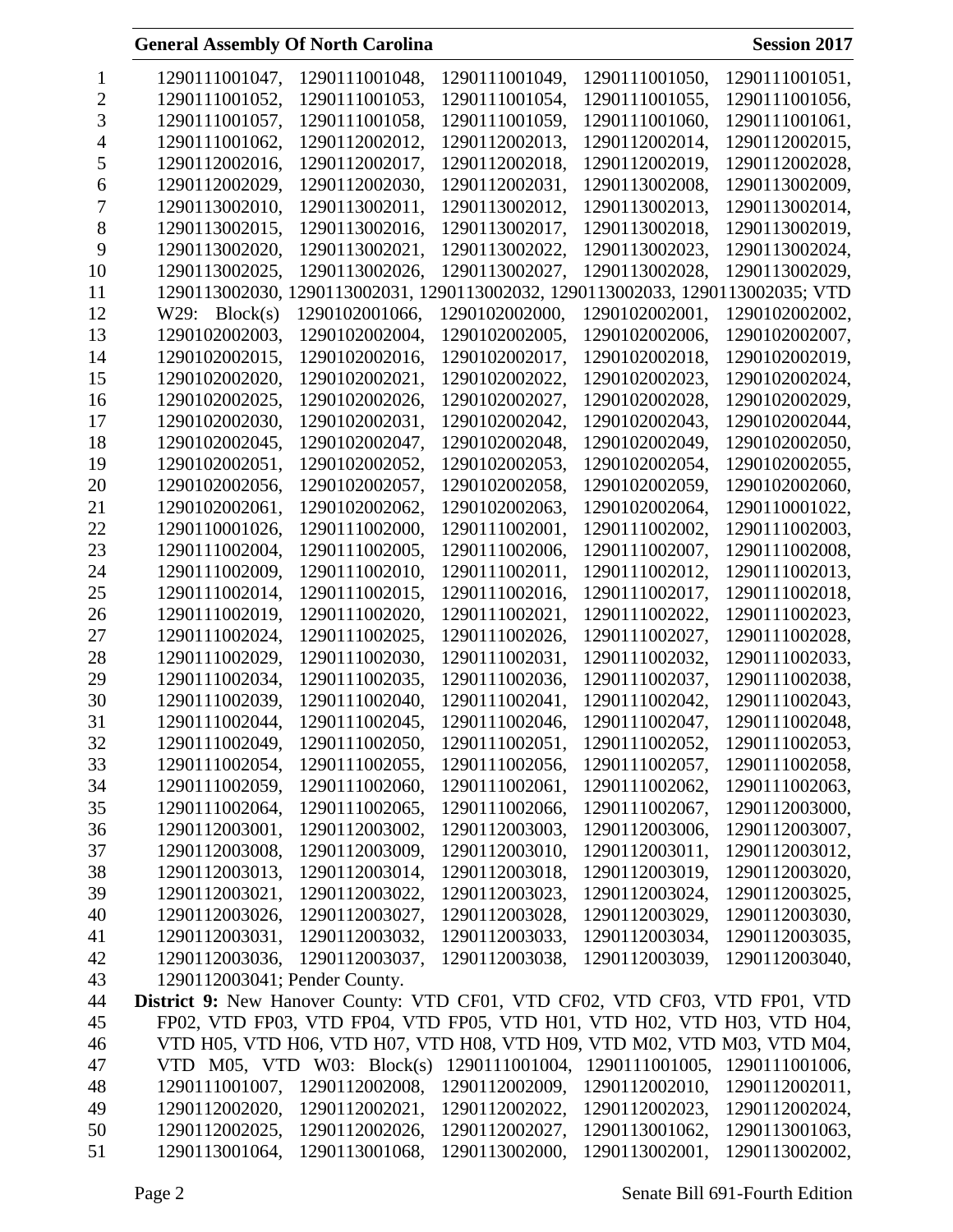| 1              | 1290113002003, 1290113002004, 1290113002005, 1290113002006, 1290113002007,                                                                                                       |
|----------------|----------------------------------------------------------------------------------------------------------------------------------------------------------------------------------|
| $\overline{2}$ | 1290113002034; VTD W08, VTD W12, VTD W13, VTD W15, VTD W16, VTD W17,                                                                                                             |
| 3              | VTD W18, VTD W21, VTD W24, VTD W25, VTD W26, VTD W27, VTD W28, VTD                                                                                                               |
| 4              | 1290101001002,<br>W29: Block(s)<br>1290101001003,<br>1290101001004,<br>1290101001005,                                                                                            |
| 5              | 1290101001006,<br>1290101001008,<br>1290101001009,<br>1290101001010,<br>1290101001011,                                                                                           |
| 6              | 1290101001014,<br>1290101001015,<br>1290101001012,<br>1290101001013,<br>1290101001029,                                                                                           |
| 7              | 1290101001030,<br>1290101001031,<br>1290101001032,<br>1290101001037,<br>1290101001038,                                                                                           |
| 8              | 1290101001039,<br>1290101002035.<br>1290101002036,<br>1290101002037,<br>1290101002038,                                                                                           |
| 9              | 1290101002039,<br>1290101002047,<br>1290101003000,<br>1290101003001,<br>1290101003002,                                                                                           |
| 10             | 1290101003003,<br>1290101003004,<br>1290101003005,<br>1290101003006,<br>1290101003007,                                                                                           |
| 11             | 1290101003008,<br>1290101003009.<br>1290101003010.<br>1290101003011,<br>1290101003012,                                                                                           |
| 12             | 1290101003013,<br>1290101003014,<br>1290101003015,<br>1290101003016,<br>1290101003017,                                                                                           |
| 13             | 1290101003018,<br>1290101003019,<br>1290101003020,<br>1290101003021,<br>1290101003022,                                                                                           |
| 14             | 1290101003024,<br>1290101003023,<br>1290101003025,<br>1290101003026,<br>1290101003027,                                                                                           |
| 15             | 1290101003028,<br>1290101003029,<br>1290101003030,<br>1290101003031,<br>1290101003032,                                                                                           |
| 16             | 1290102001006,<br>1290102001007,<br>1290102001008,<br>1290102001009,<br>1290102001010,                                                                                           |
|                | 1290102001011.                                                                                                                                                                   |
| 17             | 1290102001014,<br>1290102001012,<br>1290102001013,<br>1290102001015,                                                                                                             |
| 18             | 1290102001033.<br>1290102001034,<br>1290102001038,<br>1290102001035,<br>1290102001039,                                                                                           |
| 19             | 1290102001065; VTD W30, VTD W31, VTD WB.                                                                                                                                         |
| 20             | District 10: Duplin County, Johnston County: VTD PR04, VTD PR06, VTD PR07, VTD                                                                                                   |
| 21             | PR08, VTD PR15, VTD PR16, VTD PR17, VTD PR18, VTD PR19, VTD PR22, VTD                                                                                                            |
| 22             | PR24, VTD PR25, VTD PR26, VTD PR27, VTD PR28, VTD PR30; Sampson County.                                                                                                          |
| 23             | District 11: Johnston County: VTD PR05, VTD PR09, VTD PR10, VTD PR11A, VTD                                                                                                       |
| 24             | PR11B, VTD PR12, VTD PR13, VTD PR20, VTD PR21, VTD PR23, VTD PR29A, VTD                                                                                                          |
| 25             | PR29B, VTD PR31A, VTD PR31B, VTD PR32, VTD PR33, VTD PR34; Nash County.                                                                                                          |
| 26             | District 12: Harnett County, Johnston County: VTD PR01, VTD PR02, VTD PR03, VTD                                                                                                  |
| 27             | PR14; Lee County.                                                                                                                                                                |
| 28             | District 13: Columbus County, Robeson County.                                                                                                                                    |
| 29             | <b>District 14:</b> Wake County: VTD 01-14, VTD 01-19, VTD 01-20, VTD 01-26, VTD 01-28,                                                                                          |
| 30             | VTD 01-34, VTD 01-40, VTD 01-43, VTD 01-44, VTD 01-45, VTD 01-46, VTD 09-02,                                                                                                     |
| 31             | VTD 10-01, VTD 10-02, VTD 10-03, VTD 10-04, VTD 13-01, VTD 13-02, VTD 13-05,                                                                                                     |
| 32             | VTD 13-06, VTD 13-07, VTD 13-08, VTD 13-09, VTD 13-10, VTD 17-01, VTD 17-02,                                                                                                     |
| 33             | VTD 17-03, VTD 17-04, VTD 17-05, VTD 17-06, VTD 17-07, VTD 17-08, VTD 17-10,                                                                                                     |
| 34             | VTD 17-11, VTD 19-16, VTD 19-17.                                                                                                                                                 |
| 35             | <b>District 15:</b> Wake County: VTD 01-01, VTD 01-02, VTD 01-04, VTD 01-05, VTD 01-06,                                                                                          |
| 36             | VTD 01-07, VTD 01-09, VTD 01-10, VTD 01-12, VTD 01-13, VTD 01-15, VTD 01-16,                                                                                                     |
| 37             | VTD 01-18, VTD 01-21, VTD 01-22, VTD 01-23, VTD 01-25, VTD 01-27, VTD 01-31,                                                                                                     |
| 38             | VTD 01-32, VTD 01-33, VTD 01-35, VTD 01-37, VTD 01-38, VTD 01-39, VTD 01-41,                                                                                                     |
| 39             | VTD 01-48, VTD 01-49, VTD 01-50, VTD 01-51, VTD 04-03, VTD 04-06, VTD 04-12,                                                                                                     |
| 40             | VTD 07-04, VTD 07-05, VTD 07-13, VTD 16-02, VTD 16-03, VTD 16-04, VTD 16-05,                                                                                                     |
| 41             | VTD 16-06, VTD 16-07, VTD 16-08, VTD 16-09: Block(s)<br>1830528082000,                                                                                                           |
| 42             | 1830528082001,<br>1830528082002,<br>1830528082017,<br>1830528082018,<br>1830528082019,                                                                                           |
| 43             | 1830528082021,<br>1830528082020,<br>1830528082022,<br>1830528082023,<br>1830528082024,                                                                                           |
| 44             | 1830528082025,<br>1830528082026,<br>1830528082027,<br>1830528082028,<br>1830528082029,                                                                                           |
| 45             | 1830528082031,<br>1830528082032,<br>1830528082033,<br>1830528082034,<br>1830528082035,                                                                                           |
| 46             | 1830528082036,<br>1830528082037,<br>1830528082038,<br>1830528082039,<br>1830528082040,                                                                                           |
| 47             | 1830528082041,<br>1830528082042,<br>1830528082045,<br>1830528082043,<br>1830528082044,                                                                                           |
| 48             | 1830528082046,<br>1830528082047,<br>1830528082048,<br>1830528082049,<br>1830528082050,                                                                                           |
| 49             |                                                                                                                                                                                  |
|                |                                                                                                                                                                                  |
|                | 1830528082051,<br>1830528082052,<br>1830528082053,<br>1830528082054,<br>1830528082055,                                                                                           |
| 50<br>51       | 1830528082056,<br>1830528082057,<br>1830528082058,<br>1830528084026,<br>1830528084027,<br>1830528084028,<br>1830528084029,<br>1830528084030,<br>1830528084031,<br>1830528084032, |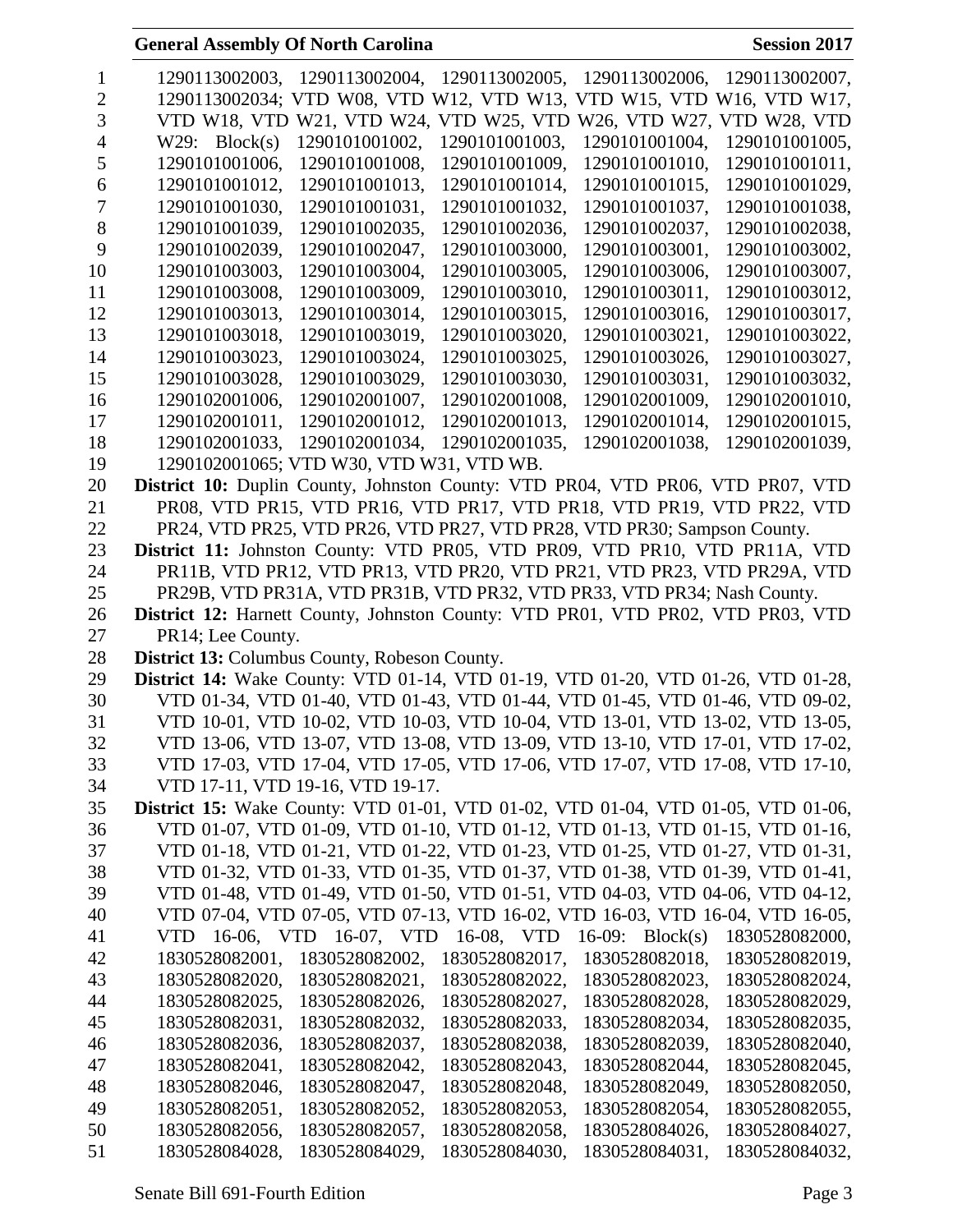| $\mathbf{1}$   |                                                               | 1830528084033, 1830528084034, 1830528084035, 1830528084037, 1830528084038,              |
|----------------|---------------------------------------------------------------|-----------------------------------------------------------------------------------------|
| $\overline{2}$ |                                                               | 1830528084039, 1830528084040, 1830528084051, 1830528084052, 1830528084053; VTD          |
| 3              | 17-09, VTD 18-01, VTD 18-06, VTD 18-08.                       |                                                                                         |
| $\overline{4}$ |                                                               | <b>District 16:</b> Wake County: VTD 04-01, VTD 04-02, VTD 04-04, VTD 04-05, VTD 04-08, |
| 5              |                                                               | VTD 04-09, VTD 04-10, VTD 04-11, VTD 04-13, VTD 04-14, VTD 04-15, VTD 04-16,            |
| 6              |                                                               | VTD 04-17, VTD 04-18, VTD 04-19, VTD 04-20, VTD 04-21, VTD 05-01, VTD 05-03,            |
| $\overline{7}$ |                                                               | VTD 05-04, VTD 05-05, VTD 05-06, VTD 07-01, VTD 07-02, VTD 07-07, VTD 07-10,            |
| 8              |                                                               | VTD 07-12, VTD 08-02, VTD 08-03, VTD 08-05, VTD 08-06, VTD 08-08, VTD 08-09,            |
| 9              |                                                               | VTD 08-10, VTD 08-11, VTD 11-01, VTD 11-02, VTD 20-02, VTD 20-04, VTD 20-10.            |
| 10             |                                                               | District 17: Wake County: VTD 03-00, VTD 04-07, VTD 06-01, VTD 06-04, VTD 06-05,        |
| 11             |                                                               | VTD 06-06, VTD 06-07, VTD 12-01, VTD 12-02, VTD 12-04, VTD 12-05, VTD 12-06,            |
| 12             |                                                               | VTD 12-07, VTD 12-08, VTD 12-09, VTD 15-01, VTD 15-02, VTD 15-03, VTD 15-04,            |
| 13             |                                                               | VTD 16-01, VTD 16-09: Block(s) 1830528082059, 1830528084025, 1830528084036,             |
| 14             |                                                               | 1830528084041, 1830528084042, 1830528084043, 1830528084045, 1830528084046,              |
| 15             |                                                               | 1830528084047, 1830528084048, 1830528084049, 1830528084050, 1830528084055,              |
| 16             |                                                               | 1830528084056, 1830528091000, 1830528091001, 1830528091002, 1830528091003,              |
| 17             |                                                               | 1830528091004, 1830528091005, 1830528091006, 1830528091007, 1830528091008; VTD          |
| 18             |                                                               | 18-02, VTD 18-03, VTD 18-04, VTD 18-05, VTD 18-07, VTD 20-01, VTD 20-03, VTD            |
| 19             | 20-05, VTD 20-06, VTD 20-08, VTD 20-09, VTD 20-11, VTD 20-12. |                                                                                         |
| 20             |                                                               | District 18: Franklin County, Wake County: VTD 01-03, VTD 01-11, VTD 01-17, VTD         |
| 21             |                                                               | 01-29, VTD 01-30, VTD 01-36, VTD 01-42, VTD 01-47, VTD 02-01, VTD 02-02, VTD            |
| 22             |                                                               | 02-03, VTD 02-04, VTD 02-05, VTD 02-06, VTD 07-03, VTD 07-06, VTD 07-09, VTD            |
| 23             |                                                               | 07-11, VTD 08-04, VTD 08-07, VTD 09-01, VTD 09-03, VTD 13-11, VTD 14-01, VTD            |
| 24             |                                                               | 14-02, VTD 19-03, VTD 19-04, VTD 19-05, VTD 19-06, VTD 19-07, VTD 19-09, VTD            |
| 25             | 19-10, VTD 19-11, VTD 19-12.                                  |                                                                                         |
| 26             |                                                               | District 19: Cumberland County: VTD AL51, VTD CC04, VTD CC06, VTD CC07, VTD             |
| 27             |                                                               | CC08, VTD CC10, VTD CC12, VTD CC14, VTD CC15, VTD CC18, VTD CC24, VTD                   |
| 28             |                                                               | CC34, VTD CU02, VTD EO61-1, VTD EO61-2, VTD G1: Block(s) 0510014001003,                 |
| 29             | 0510014001004,                                                | 0510014001005, 0510014001006, 0510014001007, 0510014001008,                             |
| 30             |                                                               | 0510014001009, 0510014001010, 0510014001011, 0510014001012, 0510014001013,              |
| 31             | 0510014001014,                                                | 0510014001015, 0510014001016, 0510014001017,<br>0510014001018,                          |
| 32             | 0510014001019,<br>0510014001020,                              | 0510014001021,<br>0510014001022,<br>0510014001024,                                      |
| 33             | 0510014001025,<br>0510014001026,                              | 0510014001027, 0510014001028,<br>0510014001029,                                         |
| 34             | 0510014001031,<br>0510014001030,                              | 0510014001032,<br>0510014001033,<br>0510014001034,                                      |
| 35             | 0510014001035,<br>0510014001036,                              | 0510014001037,<br>0510014001038,<br>0510014001039,                                      |
| 36             | 0510014001040,<br>0510014001041,                              | 0510014001042,<br>0510014001043,<br>0510014001044,                                      |
| 37             | 0510014002000,<br>0510014002001,                              | 0510014002002,<br>0510014002003,<br>0510014002004,                                      |
| 38             | 0510014002005,<br>0510014002006,                              | 0510014002007,<br>0510014002009,<br>0510014002031,                                      |
| 39             | 0510014002032,<br>0510014002033,                              | 0510014002034,<br>0510014002035,<br>0510014002039,                                      |
| 40             | 0510014002040,<br>0510014002044,                              | 0510014002045,<br>0510014002046,<br>0510014002047,                                      |
| 41             | 0510014002053,<br>0510014002054,                              | 0510014002055,<br>0510014002056,<br>0510014002057,                                      |
| 42             | 0510014002058,<br>0510014002059,                              | 0510014002060,<br>0510014002061,<br>0510014002062,                                      |
| 43             | 0510014002063,<br>0510014002064,                              | 0510014002065,<br>0510014002066,<br>0510014002067,                                      |
| 44             | 0510014002068,<br>0510014002069,                              | 0510014003021,<br>0510014003022,<br>0510014003023,                                      |
| 45             | 0510014004011,<br>0510014004012,                              | 0510014004013,<br>0510014004017,<br>0510014004018,                                      |
| 46             | 0510014004019,<br>0510014004020,                              | 0510014004021,<br>0510014004022,<br>0510014004023,                                      |
| 47             | 0510014004024,<br>0510014004025,                              | 0510014004026,<br>0510014004027,<br>0510014004028,                                      |
| 48             | 0510014004029,<br>0510014004030,                              | 0510014004031,<br>0510014004032,<br>0510014004033,                                      |
| 49             | 0510014004034,<br>0510014004035,                              | 0510014004036,<br>0510014004037,<br>0510014004038,                                      |
| 50             | 0510014004039,<br>0510014004040,                              | 0510014004041,<br>0510014004043,<br>0510014004042,                                      |
| 51             | 0510014004044,<br>0510014004045,                              | 0510014004046,<br>0510014004047,<br>0510014004048,                                      |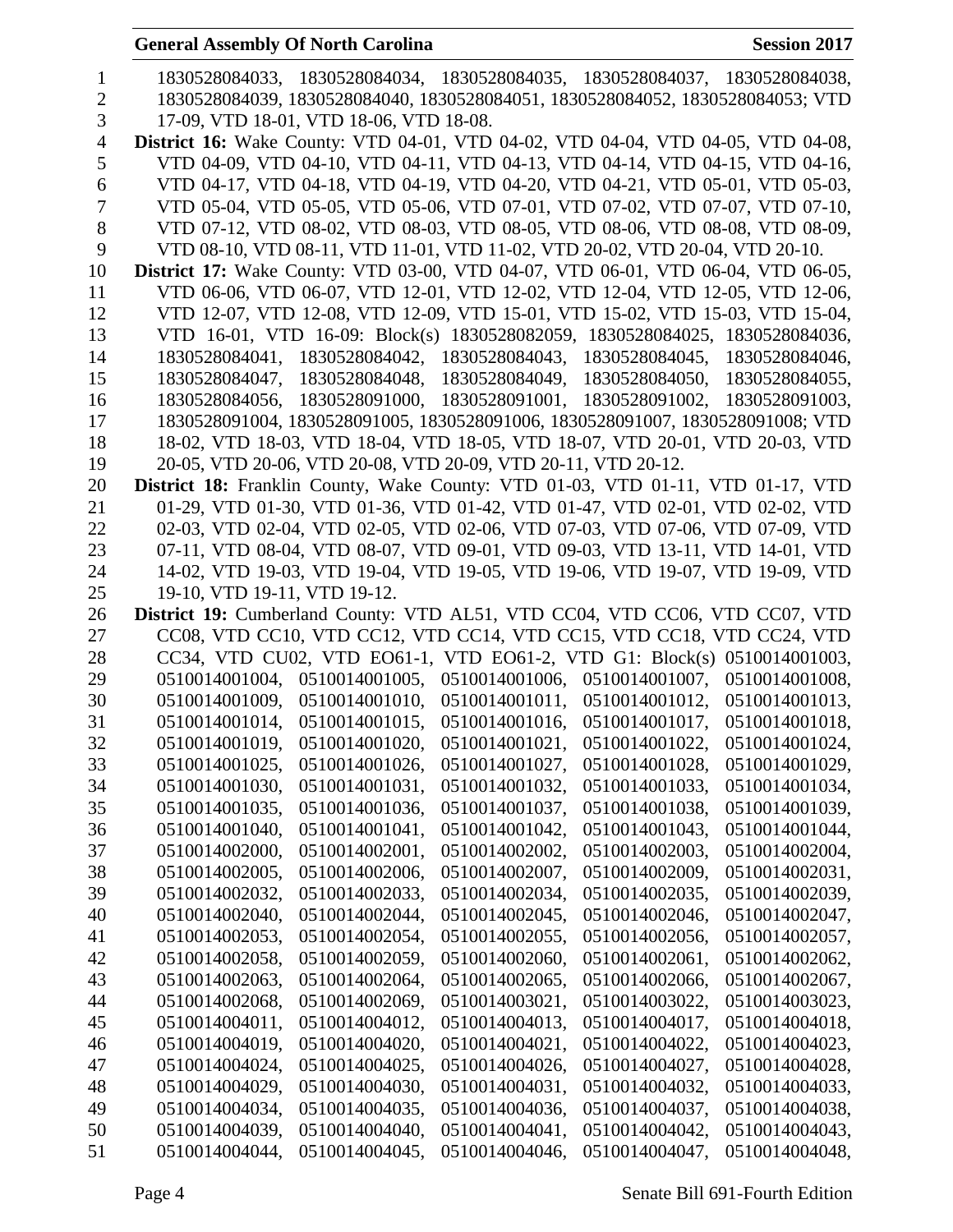|    | 0510014004049, | 0510014004050, | 0510014004051, | 0510014004052. | 0510014004053. |
|----|----------------|----------------|----------------|----------------|----------------|
| 2  | 0510014005000, | 0510014005001, | 0510014005002, | 0510014005003, | 0510014005004, |
| 3  | 0510014005005, | 0510014005006, | 0510014005007, | 0510014005008, | 0510014005009, |
|    | 0510014005010, | 0510014005011, | 0510014005012, | 0510014005013, | 0510014005014, |
| 5  | 0510014005015, | 0510014005016, | 0510014005017, | 0510014005018, | 0510014005019, |
| 6  | 0510014005020, | 0510014005021, | 0510014005022, | 0510014005023, | 0510014005024, |
| 7  | 0510014005025, | 0510014005026, | 0510014005027, | 0510014005028, | 0510014005029, |
| 8  | 0510014005030, | 0510014005031, | 0510014005032, | 0510014005033, | 0510014005034, |
| 9  | 0510014005035, | 0510014005036, | 0510014005037, | 0510014005038, | 0510014005039, |
| 10 | 0510014005040, | 0510014005041, | 0510014005042, | 0510014005046, | 0510014005047, |
| 11 | 0510014005048, | 0510026002092, | 0510026002098, | 0510026002099, | 0510026002100, |
| 12 | 0510026002101, | 0510026002102, | 0510026002103, | 0510026002113, | 0510027003016, |
| 13 | 0510027003018, | 0510027003019, | 0510027003020, | 0510027003021, | 0510027003022, |
| 14 | 0510027003023, | 0510027003024, | 0510027003025, | 0510027003026, | 0510027003027, |
| 15 | 0510027003028, | 0510027003029, | 0510027003030, | 0510027003031, | 0510027003032. |
| 16 | 0510027003033, | 0510027003034, | 0510027003035, | 0510027003036, | 0510027003037. |
| 17 | 0510027003038, | 0510028002005, | 0510028002015, | 0510028002016, | 0510028002022, |
| 18 | 0510028002023; | VTD G10. VTD   | G11: Block(s)  | 0510025041000, | 0510034011000, |
| 19 | 0510034011001, | 0510034011002, | 0510034011003. | 0510034011004, | 0510034011005, |
| 20 | 0510034011006, | 0510034011007, | 0510034011008, | 0510034011009, | 0510034011010, |
| 21 | 0510034011011, | 0510034011012, | 0510034011013, | 0510034011014, | 0510034011015, |
| 22 | 0510034011016, | 0510034011017, | 0510034011018, | 0510034011019, | 0510034011020, |
| 23 | 0510034011021, | 0510034011022, | 0510034011023, | 0510034011024, | 0510034011025, |
| 24 | 0510034011026, | 0510034011027, | 0510034011028, | 0510034011029, | 0510034011030, |
| 25 | 0510034011031, | 0510034011032, | 0510034011033, | 0510034011034, | 0510034011035, |
| 26 | 0510034011036, | 0510034011037, | 0510034011038, | 0510034011039, | 0510034011040, |
| 27 | 0510034012000, | 0510034012001, | 0510034012002, | 0510034012003, | 0510034012004, |
| 28 | 0510034012005, | 0510034012006, | 0510034012007, | 0510034012008, | 0510034012009, |
| 29 | 0510034012010, | 0510034012011, | 0510034012012, | 0510034012013, | 0510034012014, |
| 30 | 0510034012015, | 0510034012016, | 0510034012017, | 0510034012018, | 0510034012019, |
| 31 | 0510034012020, | 0510034012021, | 0510034012022, | 0510034012023, | 0510034012024, |
| 32 | 0510034012025, | 0510034012026, | 0510034012027, | 0510034012028, | 0510034012029, |
| 33 | 0510034012030, | 0510034012031, | 0510034012032, | 0510034012033, | 0510034012034, |
| 34 | 0510034012035, | 0510034012036, | 0510034012037, | 0510034012038, | 0510034012039, |
| 35 | 0510034012040, | 0510034012041, | 0510034012042, | 0510034012043, | 0510034012044, |
| 36 | 0510034012045, | 0510034012046, | 0510034012047, | 0510034012048, | 0510034012049, |
| 37 | 0510034012050, | 0510034012051, | 0510034012052, | 0510034012053, | 0510034012054, |
| 38 | 0510034012055, | 0510034012056, | 0510034012057, | 0510034012058, | 0510034012059, |
| 39 | 0510034012060, | 0510034012061, | 0510034012062, | 0510034012063, | 0510034012064, |
| 40 | 0510034012065, | 0510034012066, | 0510034012067, | 0510034012068, | 0510034012069, |
| 41 | 0510034021001, | 0510034021002, | 0510034021003, | 0510034021004, | 0510034021005, |
| 42 | 0510034021006, | 0510034021007, | 0510034021008, | 0510034021009, | 0510034021010, |
| 43 | 0510034021011, | 0510034021012, | 0510034021013. | 0510034021014, | 0510034021015, |
| 44 | 0510034021017, | 0510034021019, | 0510034021020, | 0510034021021, | 0510034021022, |
| 45 | 0510034021023, | 0510034021024, | 0510034021025, | 0510034021026, | 0510034021027, |
| 46 | 0510034021028, | 0510034021029, | 0510034021030, | 0510034021031, | 0510034022000, |
| 47 | 0510034022001, | 0510034022002, | 0510034022003, | 0510034031000, | 0510034031001, |
| 48 | 0510034031002, | 0510034031003, | 0510034031004, | 0510034031005, | 0510034031006, |
| 49 | 0510034031007, | 0510034031008, | 0510034031009, | 0510034031010, | 0510034031011, |
| 50 | 0510034031012, | 0510034031013, | 0510034032000, | 0510034032001, | 0510034032002, |
| 51 | 0510034032003, | 0510034032004, | 0510034032005, | 0510034032006, | 0510034032007, |
|    |                |                |                |                |                |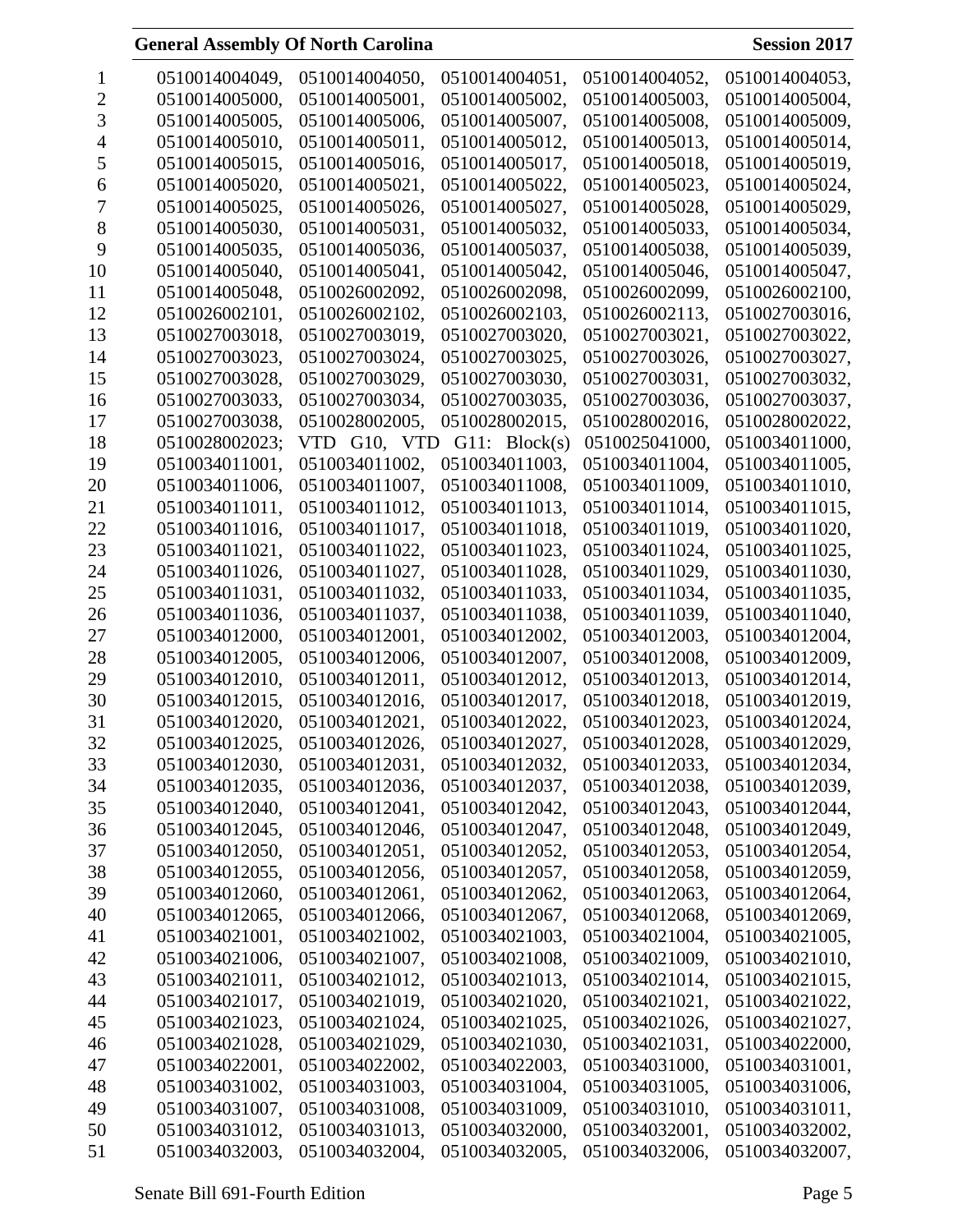|    | 0510034032008, | 0510034032009, | 0510034032010, | 0510034032011, | 0510034032012, |
|----|----------------|----------------|----------------|----------------|----------------|
| 2  | 0510034032013, | 0510034032014, | 0510034032015, | 0510034041000, | 0510034041001, |
| 3  | 0510034041003, | 0510034041004, | 0510034041005, | 0510034041007, | 0510034041008, |
|    | 0510034041009, | 0510034042000, | 0510034042001, | 0510034042002, | 0510034042003, |
| C  | 0510034042004, | 0510034042005, | 0510034042006, | 0510034042007, | 0510034042008, |
| 6  | 0510034042009, | 0510034042010, | 0510034042011, | 0510034042012, | 0510034042013, |
| 7  | 0510034042014, | 0510034042015, | 0510034042016, | 0510034042017, | 0510034042018, |
| 8  | 0510034042019, | 0510034051000, | 0510034051001, | 0510034051002, | 0510034051003, |
| 9  | 0510034051004, | 0510034051005, | 0510034051006, | 0510034051007, | 0510034051008, |
| 10 | 0510034051009, | 0510034051010, | 0510034051011, | 0510034051012, | 0510034051013, |
| 11 | 0510034051014, | 0510034051015, | 0510034051016, | 0510034051017, | 0510034051018, |
| 12 | 0510034051019, | 0510034051020, | 0510034051021, | 0510034051022, | 0510034051023, |
| 13 | 0510034051024, | 0510034051025, | 0510034051026, | 0510034051027, | 0510034051028, |
| 14 | 0510034051029, | 0510034051030, | 0510034051031, | 0510034051032, | 0510034061000, |
| 15 | 0510034061001, | 0510034061002, | 0510034061003, | 0510034061004, | 0510034061005, |
| 16 | 0510034061006, | 0510034061007, | 0510034061008. | 0510034061009, | 0510034061010. |
| 17 | 0510034061011, | 0510034061012, | 0510034061013, | 0510034061014, | 0510034061015, |
| 18 | 0510034061016, | 0510034061017, | 0510034061018, | 0510034061019. | 0510034061020, |
| 19 | 0510034061021, | 0510034061022, | 0510034061023, | 0510034061024, | 0510034061025. |
| 20 | 0510034061026, | 0510034061027, | 0510034061028, | 0510034061029, | 0510034061030, |
| 21 | 0510034061031, | 0510034061032, | 0510034061033, | 0510034061034, | 0510034061035, |
| 22 | 0510034061036, | 0510034061037, | 0510034061038, | 0510034061039, | 0510034061040, |
| 23 | 0510034061041, | 0510034061042, | 0510034061043, | 0510034061044, | 0510034061045, |
| 24 | 0510034061046, | 0510034061047, | 0510034061048, | 0510034061049, | 0510034061050, |
| 25 | 0510034061051, | 0510034061052, | 0510034061053, | 0510034061054, | 0510034061055, |
| 26 | 0510034061056, | 0510034061057, | 0510034061058, | 0510034061059, | 0510034061060, |
| 27 | 0510034061061, | 0510034061062, | 0510034061063, | 0510034061064, | 0510034061065, |
| 28 | 0510034061066, | 0510034061067, | 0510034061068, | 0510034061069, | 0510034061070, |
| 29 | 0510034061071, | 0510034061072, | 0510034061073, | 0510034061074, | 0510034061075. |
| 30 | 0510034061076, | 0510034061077, | 0510034061078, | 0510034061079, | 0510034061080, |
| 31 | 0510034061081, | 0510034061082, | 0510034061083, | 0510034061084, | 0510034061085, |
| 32 | 0510034061086, | 0510034061087, | 0510034061088, | 0510034061089, | 0510034061090, |
| 33 | 0510034061091, | 0510034061092, | 0510034061093, | 0510034061094, | 0510034061095, |
| 34 | 0510034061096, | 0510034061097, | 0510034061098, | 0510034061099, | 0510034061100, |
| 35 | 0510034061101, | 0510034061102, | 0510034061103, | 0510034061104, | 0510034061105, |
| 36 | 0510034061106, | 0510034061107, | 0510034061108, | 0510034061109, | 0510034071000, |
| 37 | 0510034071001, | 0510034071002, | 0510034071003, | 0510034071004, | 0510034071005, |
| 38 | 0510034071006, | 0510034071007, | 0510034071008, | 0510034071009, | 0510034071010, |
| 39 | 0510034071011, | 0510034071012, | 0510034071013, | 0510034071014, | 0510034071015, |
| 40 | 0510034071016, | 0510034071017, | 0510034071018, | 0510034072000, | 0510034072001, |
| 41 | 0510034072002, | 0510034072003, | 0510034072004, | 0510034072005, | 0510034072006, |
| 42 | 0510034072007, | 0510034072008, | 0510034072009, | 0510034072010, | 0510034072011, |
| 43 | 0510034081000, | 0510034081001, | 0510034081002, | 0510034081003, | 0510034081004, |
| 44 | 0510034081005, | 0510034081006, | 0510034081007, | 0510034081008, | 0510034081009, |
| 45 | 0510034081010, | 0510034081011, | 0510034081012, | 0510034081013, | 0510034081014, |
| 46 | 0510034081015, | 0510034081016, | 0510034081017, | 0510034081018, | 0510034081019, |
| 47 | 0510034081020, | 0510034081021, | 0510034081022, | 0510034081023, | 0510034081024, |
| 48 | 0510034081025, | 0510034081026, | 0510034081027, | 0510034081028, | 0510034081029, |
| 49 | 0510034081030, | 0510034081031, | 0510034081032, | 0510034081033, | 0510034081034, |
| 50 | 0510034081035, | 0510034081036, | 0510034081037, | 0510034081038, | 0510034081039, |
| 51 | 0510034081040, | 0510034081041, | 0510034081042, | 0510034081043, | 0510034081044, |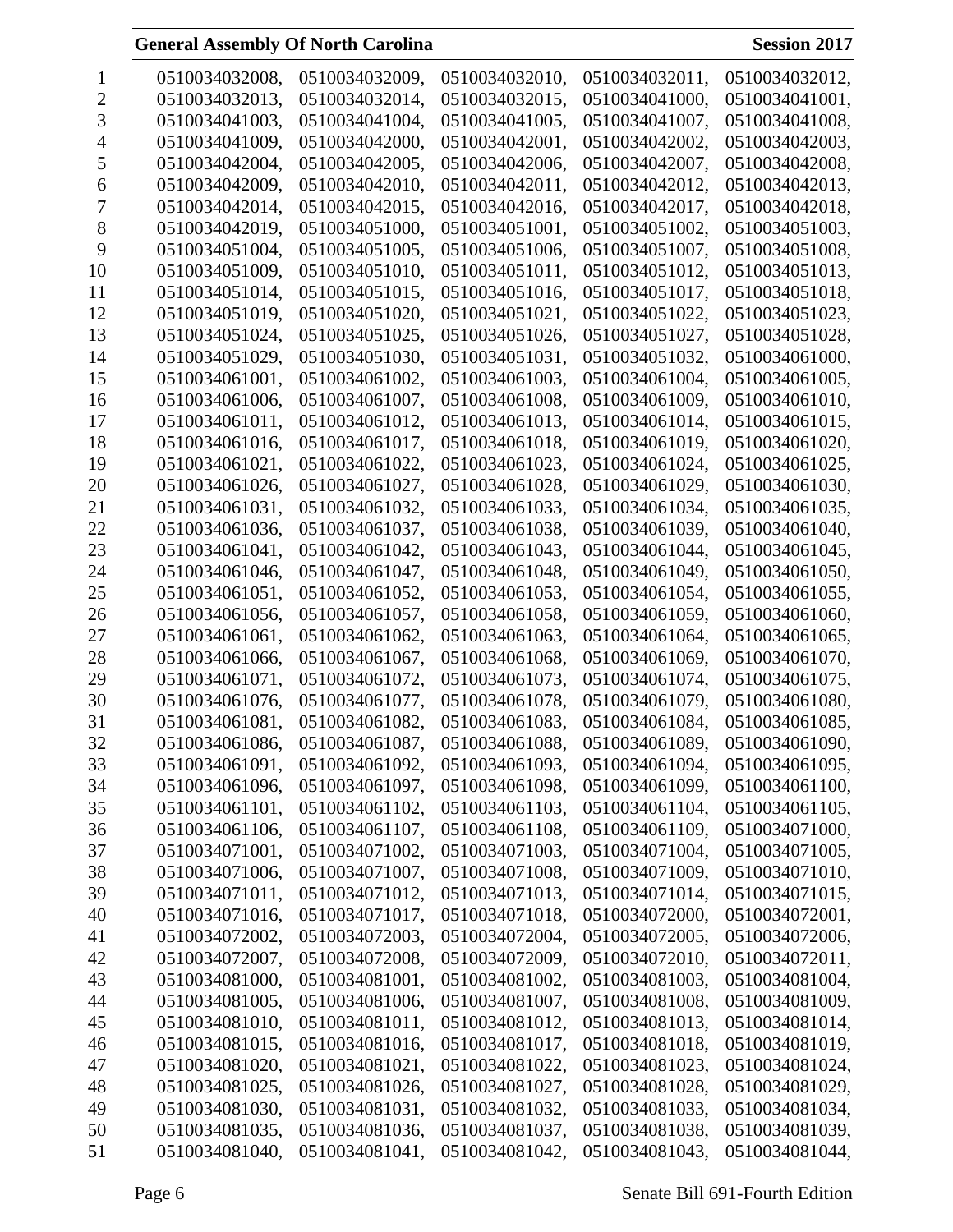|          | 0510034081045, | 0510034081046, | 0510034082000, | 0510034082001, | 0510034082002. |
|----------|----------------|----------------|----------------|----------------|----------------|
| 2        | 0510034082003, | 0510034082004, | 0510034082005, | 0510034082006, | 0510034082007, |
| 3        | 0510034082008. | 0510034082009, | 0510034082010, | 0510034082011, | 0510034082012, |
|          | 0510034082013, | 0510034082014, | 0510034082015, | 0510034082016, | 0510034082017, |
| 5        | 0510034082018, | 0510034082019, | 0510034082020, | 0510034082021, | 0510034082022, |
| 6        | 0510034082023, | 0510034082024, | 0510034082025, | 0510034082026, | 0510034082027, |
| $\prime$ | 0510034082028, | 0510034082029, | 0510034082030, | 0510034082031, | 0510034082032, |
| 8        | 0510034082033, | 0510034082034, | 0510034082035, | 0510034082036, | 0510034082037, |
| 9        | 0510034082038, | 0510034082039, | 0510034082040, | 0510034082041, | 0510034082042, |
| 10       | 0510034082043, | 0510034082044, | 0510034082045, | 0510034082046, | 0510034082047. |
| 11       | 0510034082048, | 0510034082049, | 0510034082050, | 0510034082051, | 0510034082052, |
| 12       | 0510034082053, | 0510034082054, | 0510034082055, | 0510034082056, | 0510034082057, |
| 13       | 0510034082058, | 0510034082059, | 0510034082060, | 0510034082061, | 0510034082062, |
| 14       | 0510034082063, | 0510034082064, | 0510034082065, | 0510034082066, | 0510034082067, |
| 15       | 0510034082068, | 0510034082069, | 0510034082070, | 0510034082071, | 0510034082072, |
| 16       | 0510034082073. | 0510034082074, | 0510035001000, | 0510035001001, | 0510035001002, |
| 17       | 0510035001003, | 0510035001004, | 0510035001005, | 0510035001006, | 0510035001007, |
| 18       | 0510035001008, | 0510035001009, | 0510035001010, | 0510035001011, | 0510035001012, |
| 19       | 0510035001013, | 0510035001014, | 0510035001015, | 0510035001016, | 0510035001017, |
| 20       | 0510035001018, | 0510035001019, | 0510035001020, | 0510035001021, | 0510035001022, |
| 21       | 0510035001023, | 0510035001024, | 0510035001025, | 0510035001026, | 0510035001027, |
| 22       | 0510035001028, | 0510035001029, | 0510035001030, | 0510035002000, | 0510035002001, |
| 23       | 0510035002002, | 0510035002003, | 0510035002004, | 0510035002005, | 0510035002006, |
| 24       | 0510035002007, | 0510035002008, | 0510035002009, | 0510035002010, | 0510035002011, |
| 25       | 0510035002012, | 0510035002013, | 0510035002014, | 0510035002015, | 0510035002016, |
|          | 0510035002017, |                |                |                |                |
| 26       |                | 0510035002018, | 0510035002019, | 0510035002020, | 0510035002021, |
| 27       | 0510035002022, | 0510035002023, | 0510035002024, | 0510035002025, | 0510035002026, |
| 28       | 0510035002027, | 0510035002028, | 0510035002029, | 0510035003000, | 0510035003001, |
| 29       | 0510035003002, | 0510035003003. | 0510035003004, | 0510035003005, | 0510035003006, |
| 30       | 0510035003007, | 0510035003008, | 0510035003009, | 0510035003010, | 0510035003011, |
| 31       | 0510035003012, | 0510035003013, | 0510035003014, | 0510035003015, | 0510035003016, |
| 32       | 0510035003017, | 0510035003018, | 0510035003019, | 0510035003020, | 0510035003021, |
| 33       | 0510035003022, | 0510035003023, | 0510035003024, | 0510035003025, | 0510035003026, |
| 34       | 0510035003027, | 0510035003028, | 0510035003029, | 0510035003030, | 0510035003031, |
| 35       | 0510035003032, | 0510035003033, | 0510035003034, | 0510035003035, | 0510035003036, |
| 36       | 0510035003037, | 0510035004000, | 0510035004001, | 0510035004002, | 0510035004003, |
| 37       | 0510035004004, | 0510035004005, | 0510035004006, | 0510035004007, | 0510035004008, |
| 38       | 0510035004009, | 0510035004010, | 0510035004011, | 0510035004012, | 0510035004013, |
| 39       | 0510035004014, | 0510035004015, | 0510035004016, | 0510035004017, | 0510035004018, |
| 40       | 0510035004019, | 0510035004020, | 0510035004021, | 0510035004022, | 0510035004023, |
| 41       | 0510035004024, | 0510035004025, | 0510035004026, | 0510035004027, | 0510035004028, |
| 42       | 0510035004029, | 0510036001000, | 0510036001001, | 0510036001002, | 0510036001003, |
| 43       | 0510036001004, | 0510036001005, | 0510036001006, | 0510036001007, | 0510036001008, |
| 44       | 0510036001009, | 0510036001010, | 0510036001011, | 0510036001012, | 0510036001013, |
| 45       | 0510036001014, | 0510036001015, | 0510036001016, | 0510036001017, | 0510036001018, |
| 46       | 0510036001019, | 0510036001020, | 0510036001021, | 0510036001022, | 0510036001023, |
| 47       | 0510036001024, | 0510036001025, | 0510036001026, | 0510036001027, | 0510036001028, |
| 48       | 0510036001029, | 0510036001030, | 0510036001031, | 0510036001032, | 0510036001033, |
| 49       | 0510036001034, | 0510036001035, | 0510036001036, | 0510036001037, | 0510036001038, |
| 50       | 0510036001039, | 0510036001040, | 0510036001041, | 0510036001042, | 0510036001043, |
| 51       | 0510036001044, | 0510036001045, | 0510036001046, | 0510036001047, | 0510036001048, |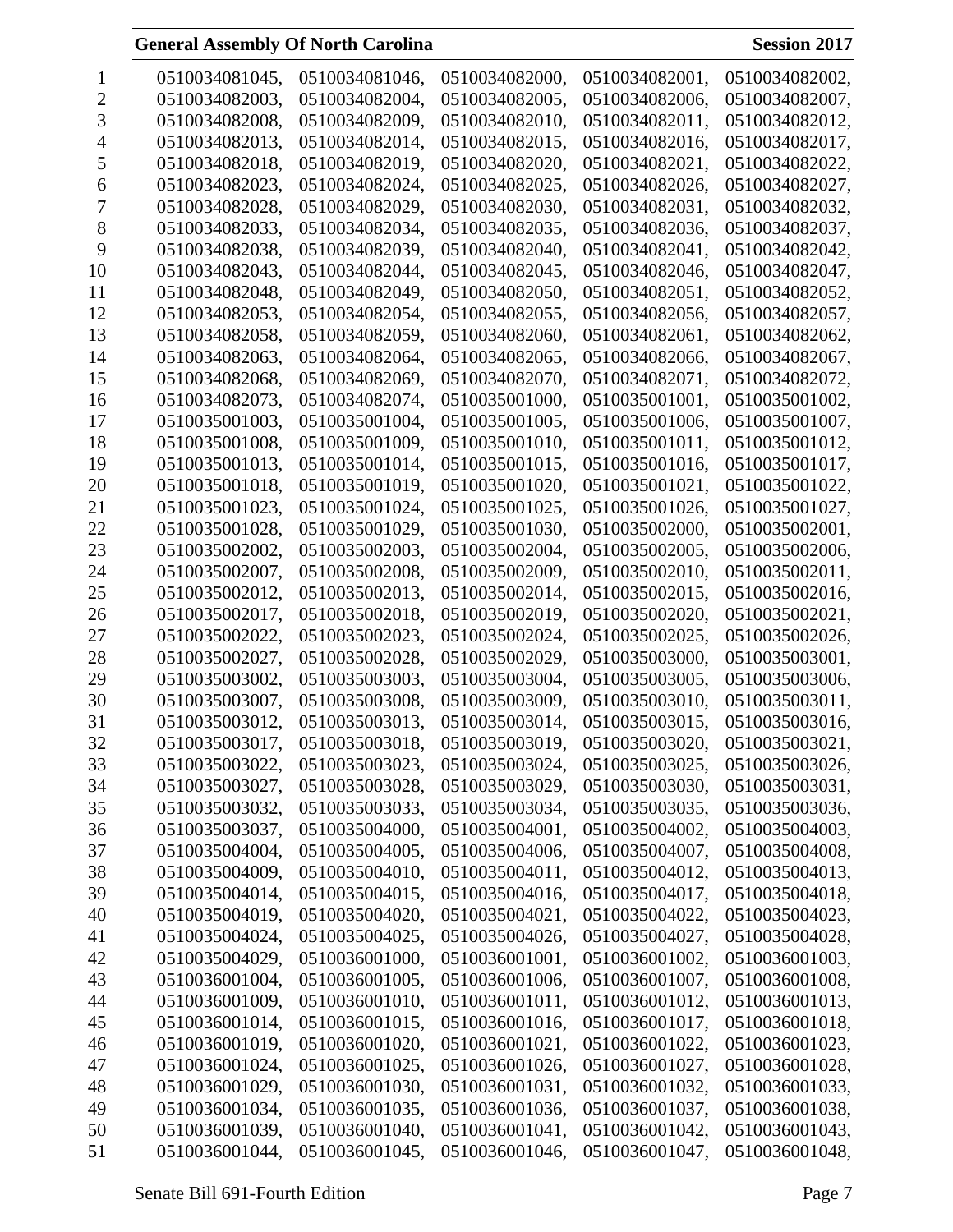|                | 0510036001049, | 0510036001050, | 0510036001051,                                 | 0510036001052, | 0510036001053, |
|----------------|----------------|----------------|------------------------------------------------|----------------|----------------|
|                | 0510036001054, | 0510036001055, | 0510036001056,                                 | 0510036001057, | 0510036001058, |
| 3              | 0510036001059, | 0510036001060. | 0510036002000,                                 | 0510036002001, | 0510036002002, |
| 4              | 0510036002003, | 0510036002004, | 0510036002005,                                 | 0510036002006, | 0510036002007, |
| C              | 0510036002008, | 0510036002009, | 0510036002010,                                 | 0510036002011, | 0510036002012, |
| 6              | 0510036003000, | 0510036003001, | 0510036003002,                                 | 0510036003003, | 0510036003004, |
| $\overline{1}$ | 0510036003005, | 0510036003006, | 0510036003007,                                 | 0510036003008, | 0510036003009, |
| 8              | 0510036003010, | 0510036003011, | 0510036003012,                                 | 0510036003013, | 0510036003014, |
| 9              | 0510036003015, | 0510036003016, | 0510036003017,                                 | 0510036003018, | 0510036003019, |
| 10             | 0510036003020, | 0510036003021, | 0510036003022,                                 | 0510036003023, | 0510036003024, |
| 11             | 0510036003025, | 0510036003026, | 0510036003027,                                 | 0510036003028, | 0510036003029, |
| 12             | 0510036003030, | 0510036003031, | 0510036003032,                                 | 0510036003033, | 0510036003034, |
| 13             | 0510036003035, | 0510036003036, | 0510036003037,                                 | 0510036003038, | 0510036003039, |
| 14             | 0510036003040, | 0510036003041, | 0510036003042,                                 | 0510036003043, | 0510036003044, |
| 15             | 0510036003045, | 0510036003046, | 0510036003047,                                 | 0510036003048, | 0510036003049, |
| 16             | 0510036003050, | 0510036003051, | 0510036004000,                                 | 0510036004001, | 0510036004002, |
| 17             | 0510036004003, | 0510036004004, | 0510036004005,                                 | 0510036004006, | 0510036004007, |
| 18             | 0510036004008, | 0510036004009, | 0510036004010,                                 | 0510036004011, | 0510036004012. |
| 19             | 0510036004013, | 0510036004014, | 0510036004015,                                 | 0510036004016, | 0510036004017, |
| 20             | 0510036004018, | 0510036004019, | 0510036004020,                                 | 0510036004021, | 0510036004022, |
| 21             | 0510036004023, | 0510036004024, | 0510036004025,                                 | 0510036004026, | 0510036004027, |
| 22             | 0510036004028, | 0510036004029, | 0510036004030,                                 | 0510036004031, | 0510036004032, |
| 23             | 0510036004033, | 0510036004034, | 0510036004035,                                 | 0510036004036, | 0510036004037, |
| 24             | 0510036004038, | 0510036004039, | 0510036004040,                                 | 0510036004041, | 0510036004042, |
| 25             | 0510036004043, | 0510036004044, | 0510036004045,                                 | 0510036004046, | 0510036004047, |
| 26             | 0510036004048, | 0510036004049, | 0510036004050,                                 | 0510036004051, | 0510036004052, |
| 27             | 0510036004053, | 0510036004054, | 0510036004055,                                 | 0510036004056, | 0510036004057, |
| 28             | 0510036004058, | 0510036004059, | 0510037001003,                                 | 0510037001007, | 0510037001008, |
| 29             | 0510037001009, | 0510037001023, | 0510037001024,                                 | 0519802001000, | 0519802001001, |
| 30             | 0519802001002, | 0519802001003, | 0519802001004,                                 | 0519802001005, | 0519802001006, |
| 31             | 0519802001007, | 0519802001008, | 0519802001009,                                 | 0519802001010, | 0519802001011, |
| 32             | 0519802001012, | 0519802001013. | 0519802001014,                                 | 0519802001015. | 0519802001016, |
| 33             | 0519802001017, | 0519802001018, | 0519802001019,                                 | 0519802001020, | 0519802001021, |
| 34             | 0519802001022, | 0519802001023, | 0519802001024,                                 | 0519802001025, | 0519802001026, |
| 35             | 0519802001028, | 0519802001029, | 0519802001030,                                 | 0519802001031, | 0519802001032, |
| 36             | 0519802001033, | 0519802001034, | 0519802001035,                                 | 0519802001036, | 0519802001037, |
| 37             | 0519802001038, | 0519802001039, | 0519802001040,                                 | 0519802001041, | 0519802001042, |
| 38             | 0519802001043, |                | 0519802001044, 0519802001045; VTD G2: Block(s) |                | 0510025021000, |
| 39             | 0510025021001, | 0510025021002, | 0510025021003,                                 | 0510025021004, | 0510025021005, |
| 40             | 0510025021006, | 0510025021007, | 0510025021008,                                 | 0510025021009, | 0510025021010, |
| 41             | 0510025021011, | 0510025021012, | 0510025021067,                                 | 0510025043000, | 0510025043001, |
| 42             | 0510025043002, | 0510025043003, | 0510025043004,                                 | 0510025043005, | 0510025043006, |
| 43             | 0510025043007, | 0510025043008, | 0510025043009,                                 | 0510025043010, | 0510025043011, |
| 44             | 0510025043012, | 0510025043013, | 0510025043014,                                 | 0510025043015, | 0510025043016, |
| 45             | 0510025043017, | 0510025043018, | 0510025043019,                                 | 0510025043020, | 0510025043021, |
| 46             | 0510025043022, | 0510025043023, | 0510025043024,                                 | 0510025043025, | 0510025043026, |
| 47             | 0510025043027, | 0510025043028, | 0510025043029,                                 | 0510025043030, | 0510025043031, |
| 48             | 0510025043032, | 0510025043033, | 0510025043034,                                 | 0510025043035, | 0510025043036, |
| 49             | 0510025043037, | 0510025043038, | 0510037001001,                                 | 0510037001002, | 0510037001004, |
| 50             | 0510037001005, | 0510037001006, | 0510037001010,                                 | 0510037001011, | 0510037001012, |
| 51             | 0510037001013, | 0510037001014, | 0510037001015,                                 | 0510037001016, | 0510037001017, |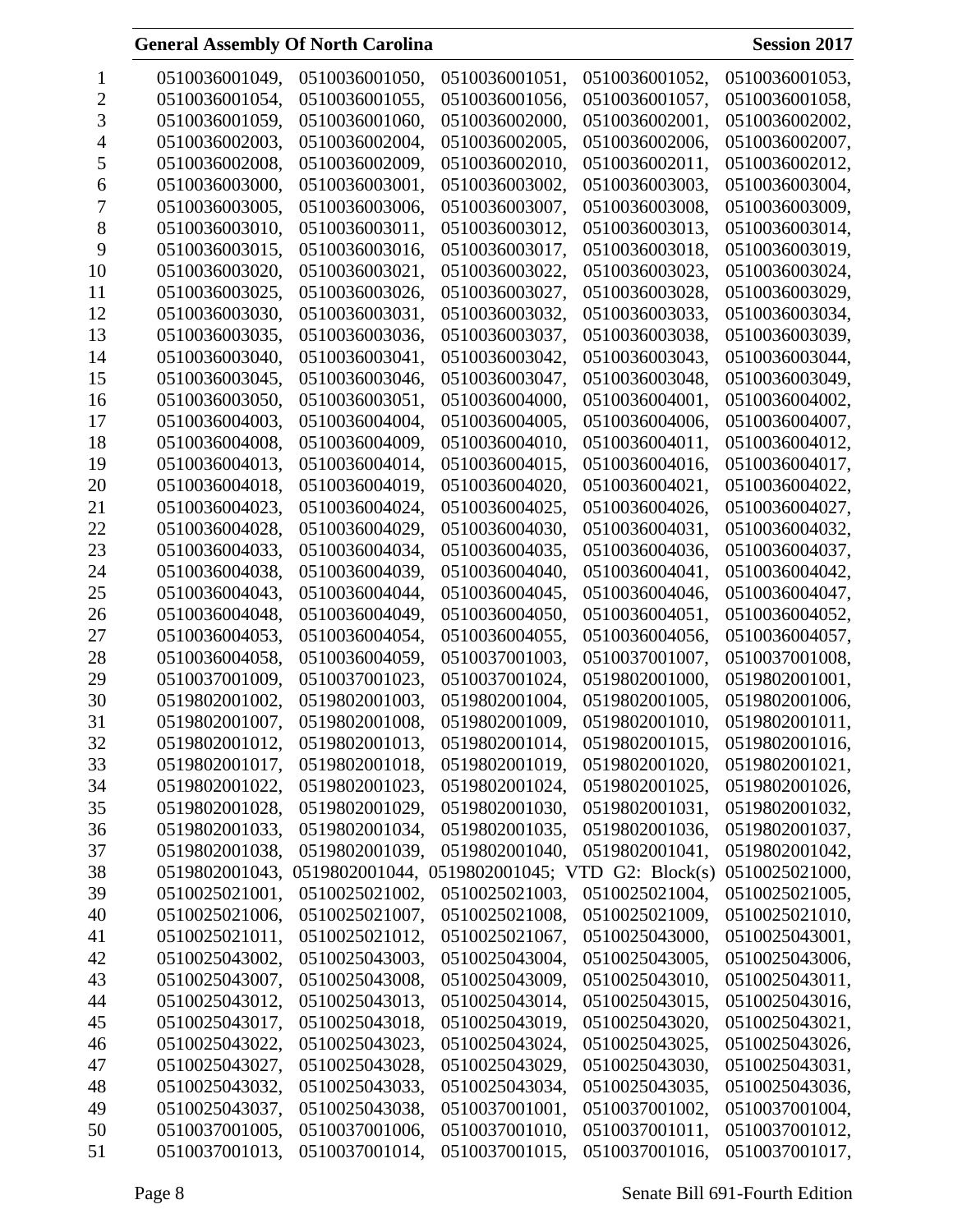|                |                | <b>General Assembly Of North Carolina</b> |                                                                                 |                | <b>Session 2017</b> |
|----------------|----------------|-------------------------------------------|---------------------------------------------------------------------------------|----------------|---------------------|
| 1              | 0510037001018, | 0510037001019,                            | 0510037001020,                                                                  | 0510037001021, | 0510037001022,      |
| $\overline{2}$ | 0510037001025, | 0510037001026,                            | 0510037003088,                                                                  | 0510037003089, | 0510037003090,      |
| 3              | 0510037003098, | 0510037003099.                            | 0510037003100.                                                                  | 0510037003101, | 0510037003104,      |
| 4              |                |                                           | 0510037003105, 0510037003106, 0510037003107, 0510037003114; VTD G3, VTD G4,     |                |                     |
| 5              |                |                                           | VTD G6, VTD G7, VTD G8, VTD G9, VTD LI65, VTD SH77.                             |                |                     |
| 6              |                |                                           | District 20: Durham County: VTD 05, VTD 06, VTD 07, VTD 08, VTD 09, VTD 10, VTD |                |                     |
| 7              |                |                                           | 12, VTD 13, VTD 14, VTD 15, VTD 16, VTD 17, VTD 18, VTD 19, VTD 20, VTD 27,     |                |                     |
| 8              |                |                                           | VTD 30-1, VTD 30-2, VTD 31, VTD 32, VTD 33, VTD 34, VTD 35, VTD 36, VTD 38,     |                |                     |
| 9              |                |                                           | VTD 39, VTD 40, VTD 41, VTD 42, VTD 43, VTD 47, VTD 48, VTD 51, VTD 52, VTD     |                |                     |
| 10             |                | 53-1, VTD 53-2, VTD 54, VTD 55.           |                                                                                 |                |                     |
| 11             |                |                                           | District 21: Cumberland County: VTD AH49, VTD CC01, VTD CC03, VTD CC05, VTD     |                |                     |
| 12             |                |                                           | CC13, VTD CC16, VTD CC17, VTD CC19, VTD CC21, VTD CC25, VTD CC26, VTD           |                |                     |
| 13             |                |                                           | CC27, VTD CC29, VTD CC31, VTD CC32, VTD CC33, VTD CL57, VTD G1: Block(s)        |                |                     |
| 14             | 0510014001000, | 0510014001001,                            | 0510014001002,                                                                  | 0510014001023, | 0510014002022,      |
| 15             | 0510014002023, | 0510014002024,                            | 0510014002025,                                                                  | 0510014002026. | 0510014002036,      |
| 16             | 0510014002037, | 0510014002038.                            | 0510014002041,                                                                  | 0510014002042, | 0510014002043,      |
| 17             | 0510014002048, | 0510014002049,                            | 0510014002050,                                                                  | 0510014002051, | 0510014002052,      |
| 18             | 0510014003025, | 0510014003026,                            | 0510014003027,                                                                  | 0510014003028, | 0510014003029,      |
| 19             | 0510014003030, | 0510014003031,                            | 0510014003032,                                                                  | 0510014003033, | 0510014003034,      |
| 20             | 0510014003036, | 0510014003037,                            | 0510014003039,                                                                  | 0510014004000, | 0510014004001,      |
| 21             | 0510014004002, | 0510014004003,                            | 0510014004004,                                                                  | 0510014004005, | 0510014004006,      |
| 22             | 0510014004007, | 0510014004008,                            | 0510014004009,                                                                  | 0510014004010, | 0510014004014,      |
| 23             | 0510014004015, | 0510014004016,                            | 0510027004046,                                                                  | 0510027004047, | 0510027004048,      |
| 24             | 0510027004049, | 0510027004050,                            | 0510027004051,                                                                  | 0510027004052, | 0510027004053,      |
| 25             | 0510027004054; | VTD $G11$ : Block(s)                      | 0510033132008,                                                                  | 0510034011041, | 0510034011042,      |
| 26             | 0510034011043, | 0510034021000,                            | 0510034021016,                                                                  | 0510034021018, | 0510034041002,      |
| 27             | 0510034041006, | 0519801001000,                            | 0519801001001,                                                                  | 0519801001002, | 0519801001003,      |
| 28             | 0519801001004, | 0519801001005,                            | 0519801001006,                                                                  | 0519801001007, | 0519801001008.      |
| 29             | 0519801001009, | 0519801001010,                            | 0519801001011,                                                                  | 0519801001012. | 0519801001013,      |
| 30             | 0519801001014, | 0519801001015,                            | 0519801001016,                                                                  | 0519801001017, | 0519801001018,      |
| 31             | 0519801001019, | 0519801001020,                            | 0519801001021,                                                                  | 0519801001022, | 0519801001023,      |
| 32             | 0519801001024, | 0519801001025,                            | 0519801001026,                                                                  | 0519801001027, | 0519801001028,      |
| 33             | 0519801001029, | 0519801001030,                            | 0519801001031,                                                                  | 0519801001032, | 0519801001033,      |
| 34             | 0519801001034, | 0519801001035,                            | 0519801001036,                                                                  | 0519801001037, | 0519801001038,      |
| 35             | 0519801001039, | 0519801001040,                            | 0519801001041,                                                                  | 0519801001042, | 0519801001043,      |
| 36             | 0519801001044, | 0519801001045,                            | 0519801001046,                                                                  | 0519801001047, | 0519801001048,      |
| 37             | 0519801001049, | 0519801001051,                            | 0519801001052,                                                                  | 0519801001053, | 0519801001054,      |
| 38             | 0519801001055, | 0519801001056,                            | 0519801001057,                                                                  | 0519801001058, | 0519801001059,      |
| 39             | 0519801001060, | 0519801001061,                            | 0519801001062.                                                                  | 0519801001063, | 0519801001064,      |
| 40             | 0519801001065, | 0519801001066,                            | 0519801001067, 0519801001068; VTD G2: Block(s)                                  |                |                     |
| 41             | 0510012001000, | 0510012001001,                            | 0510012001002,                                                                  | 0510012001003, | 0510012001004,      |
| 42             | 0510012001005, | 0510012001006,                            | 0510012001007,                                                                  | 0510012001008, | 0510012001009,      |
| 43             | 0510012001010, | 0510012004001,                            | 0510012004002,                                                                  | 0510012004003, | 0510012004004,      |
| 44             | 0510012004021, | 0510012004022,                            | 0510012004023,                                                                  | 0510012004024, | 0510012004025,      |
| 45             | 0510012004026, | 0510012004027,                            | 0510012004028,                                                                  | 0510024011000, | 0510024011001,      |
| 46             | 0510024011002, | 0510024011003,                            | 0510024011004,                                                                  | 0510024011005, | 0510024011006,      |
| 47             | 0510024011007, | 0510024011008,                            | 0510024011009,                                                                  | 0510024011010, | 0510024011011,      |
| 48             | 0510024011013, | 0510024011014,                            | 0510024011015,                                                                  | 0510024011016, | 0510024011017,      |
| 49             | 0510024011018, | 0510024011019,                            | 0510024011022,                                                                  | 0510024011024, | 0510024011025,      |
| 50             | 0510024011026, | 0510024011027,                            | 0510024011028,                                                                  | 0510024011029, | 0510024011030,      |
| 51             | 0510024011034, | 0510024011035,                            | 0510024011036,                                                                  | 0510024011038, | 0510024011041,      |

Senate Bill 691-Fourth Edition Page 9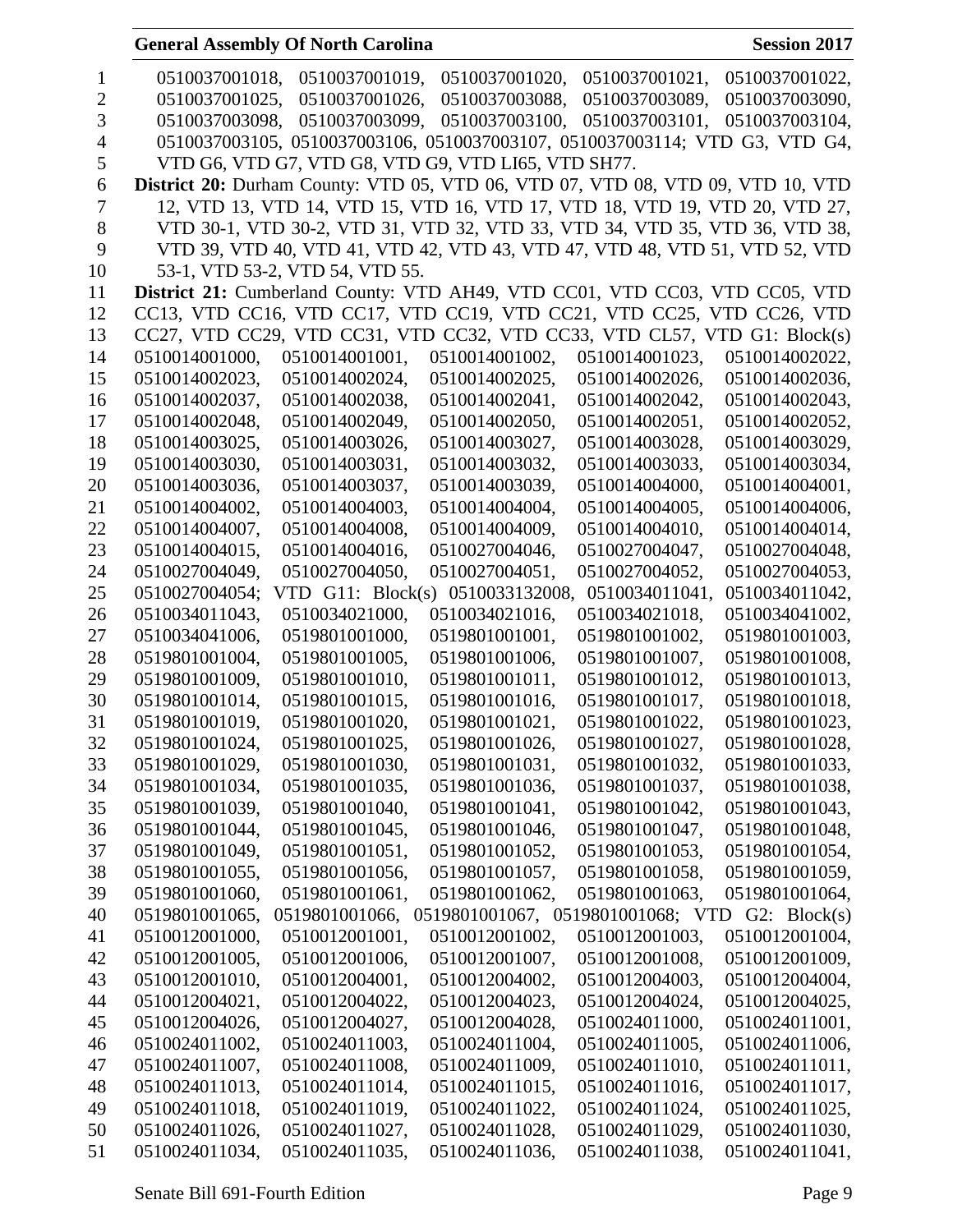| 1  | 0510024011042, | 0510024011043. | 0510024012004.                   | 0510024012007, | 0510024012025, |
|----|----------------|----------------|----------------------------------|----------------|----------------|
| 2  | 0510024021000, | 0510024021005, | 0510024022000,                   | 0510024022001, | 0510024022002, |
| 3  | 0510024022003, | 0510024022004, | 0510024022005,                   | 0510024022006, | 0510024022007, |
| 4  | 0510024023000, | 0510024023001, | 0510024023002,                   | 0510024023003, | 0510024023004, |
| 5  | 0510024023005, | 0510024023006, | 0510024023007,                   | 0510024023008, | 0510024023009, |
| 6  | 0510024023011, | 0510024023012, | 0510024023013,                   | 0510025011000, | 0510025011001, |
| 7  | 0510025011002, | 0510025011003, | 0510025011004,                   | 0510025011005, | 0510025011006, |
| 8  | 0510025011007, | 0510025011008, | 0510025011009,                   | 0510025011010, | 0510025011011, |
| 9  | 0510025011012, | 0510025011013, | 0510025011014,                   | 0510025011015, | 0510025011016, |
| 10 | 0510025011017, | 0510025011018, | 0510025011019,                   | 0510025011020, | 0510025011021, |
| 11 | 0510025011022, | 0510025011023, | 0510025012000,                   | 0510025012001, | 0510025012002, |
| 12 | 0510025012003, | 0510025012004, | 0510025012005,                   | 0510025012006, | 0510025012007, |
| 13 | 0510025012008, | 0510025012009, | 0510025012010,                   | 0510025012011, | 0510025012012, |
| 14 | 0510025012013, | 0510025012014, | 0510025013000,                   | 0510025013001, | 0510025013002, |
| 15 | 0510025013003, | 0510025013004, | 0510025013005,                   | 0510025013006, | 0510025013007, |
|    |                | 0510025013009, |                                  |                | 0510025013012, |
| 16 | 0510025013008, |                | 0510025013010,                   | 0510025013011, |                |
| 17 | 0510025013013, | 0510025013014, | 0510025013015,<br>0510025013020, | 0510025013016, | 0510025013017, |
| 18 | 0510025013018, | 0510025013019, |                                  | 0510025013021, | 0510025013022, |
| 19 | 0510025013023, | 0510025013024, | 0510025013025,                   | 0510025013026, | 0510025013027, |
| 20 | 0510025013028, | 0510025013029, | 0510025013030,                   | 0510025013031, | 0510025013032, |
| 21 | 0510025013033, | 0510025013034, | 0510025013035,                   | 0510025013036, | 0510025013037, |
| 22 | 0510025013038, | 0510025013039, | 0510025013040,                   | 0510025013041, | 0510025013042, |
| 23 | 0510025013043, | 0510025013044, | 0510025013045,                   | 0510025013046, | 0510025013047, |
| 24 | 0510025013048, | 0510025013049, | 0510025013050,                   | 0510025013051, | 0510025013052, |
| 25 | 0510025013053, | 0510025013054, | 0510025013055,                   | 0510025013056, | 0510025013057, |
| 26 | 0510025013058, | 0510025013059, | 0510025013060,                   | 0510025013061, | 0510025013062, |
| 27 | 0510025013063, | 0510025013064, | 0510025013065,                   | 0510025013066, | 0510025013067, |
| 28 | 0510025013068, | 0510025013069, | 0510025013070,                   | 0510025013071, | 0510025013072, |
| 29 | 0510025013073, | 0510025013074, | 0510025013075,                   | 0510025013076, | 0510025013077, |
| 30 | 0510025013078, | 0510025013079, | 0510025013080,                   | 0510025013081, | 0510025021013, |
| 31 | 0510025021014, | 0510025021015, | 0510025021016,                   | 0510025021017, | 0510025021018, |
| 32 | 0510025021019, | 0510025021020, | 0510025021021,                   | 0510025021022, | 0510025021023, |
| 33 | 0510025021024, | 0510025021025, | 0510025021026,                   | 0510025021027, | 0510025021028, |
| 34 | 0510025021029, | 0510025021030, | 0510025021031,                   | 0510025021032, | 0510025021033, |
| 35 | 0510025021034, | 0510025021035, | 0510025021036,                   | 0510025021037, | 0510025021038, |
| 36 | 0510025021039, | 0510025021040, | 0510025021041,                   | 0510025021042, | 0510025021043, |
| 37 | 0510025021044, | 0510025021045, | 0510025021046,                   | 0510025021047, | 0510025021048, |
| 38 | 0510025021049, | 0510025021050, | 0510025021051,                   | 0510025021052, | 0510025021053, |
| 39 | 0510025021054, | 0510025021055, | 0510025021056,                   | 0510025021057, | 0510025021058, |
| 40 | 0510025021059, | 0510025021060, | 0510025021061,                   | 0510025021062, | 0510025021063, |
| 41 | 0510025021064, | 0510025021065, | 0510025021066,                   | 0510025022000, | 0510025022001, |
| 42 | 0510025022002, | 0510025022003, | 0510025022004,                   | 0510025022005, | 0510025022006, |
| 43 | 0510025022007, | 0510025022008, | 0510025022009,                   | 0510025022010, | 0510025022011, |
| 44 | 0510025022012, | 0510025022013, | 0510025022014,                   | 0510025022015, | 0510025022016, |
| 45 | 0510025022017, | 0510025022018, | 0510025022019,                   | 0510025022020, | 0510025022021, |
| 46 | 0510025022022, | 0510025022023, | 0510025022024,                   | 0510025022025, | 0510025022026, |
| 47 | 0510025022027, | 0510025022028, | 0510025022029,                   | 0510025022030, | 0510025022031, |
| 48 | 0510025022032, | 0510025022033, | 0510025022034,                   | 0510025022035, | 0510025022036, |
| 49 | 0510025022037, | 0510025022038, | 0510025022039,                   | 0510025022040, | 0510025022041, |
| 50 | 0510025022042, | 0510025022043, | 0510025022044,                   | 0510025022045, | 0510025022046, |
| 51 | 0510025022047, | 0510025022048, | 0510025022049,                   | 0510025022050, | 0510025022051, |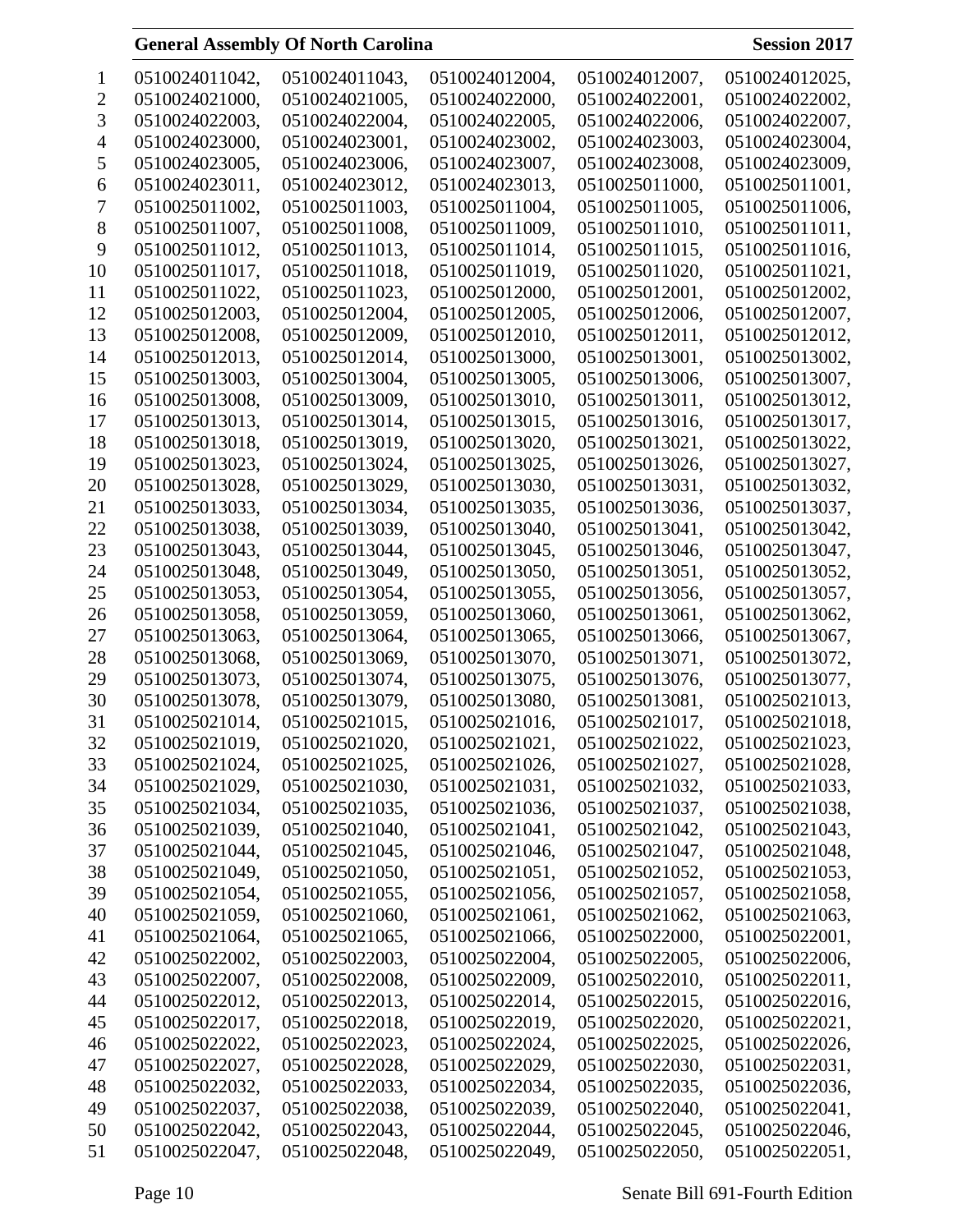|                | 0510025022052, | 0510025022053,                                                                  | 0510025022054, | 0510025022055, | 0510025022056, |
|----------------|----------------|---------------------------------------------------------------------------------|----------------|----------------|----------------|
| 2              | 0510025022057, | 0510025022058,                                                                  | 0510025022059, | 0510025022060, | 0510025022061, |
| 3              | 0510025022062, | 0510025022063,                                                                  | 0510025022064, | 0510025022065, | 0510025022066, |
| 4              | 0510025022067, | 0510025022068,                                                                  | 0510025022069, | 0510025022070, | 0510025022071, |
| 5              | 0510025022072, | 0510025022073,                                                                  | 0510025022074, | 0510025022075, | 0510025022076, |
| 6              | 0510025022077, | 0510025022078,                                                                  | 0510025022079, | 0510025022080, | 0510025022081, |
| $\overline{1}$ | 0510025022082, | 0510025022083,                                                                  | 0510025022084, | 0510025023000, | 0510025023001, |
| 8              | 0510025023002, | 0510025023003,                                                                  | 0510025023004, | 0510025023005, | 0510025023006, |
| 9              | 0510025023007, | 0510025023008,                                                                  | 0510025023009, | 0510025023010, | 0510025023011, |
| 10             | 0510025023012, | 0510025023013,                                                                  | 0510025023014, | 0510025023015, | 0510025023016. |
| 11             | 0510025023017, | 0510025023018,                                                                  | 0510025023019, | 0510025023020, | 0510025023021, |
| 12             | 0510025023022, | 0510025023023,                                                                  | 0510025023024, | 0510025023025, | 0510025023026, |
| 13             | 0510025023027, | 0510025023028,                                                                  | 0510025023029, | 0510025023030, | 0510025023031, |
| 14             | 0510025023032, | 0510025023033,                                                                  | 0510025023034, | 0510025023035, | 0510025023036, |
| 15             | 0510025031000, | 0510025031001,                                                                  | 0510025031002, | 0510025031003, | 0510025031004, |
| 16             | 0510025031005, | 0510025031006,                                                                  | 0510025031007, | 0510025031008, | 0510025031009, |
| 17             | 0510025031010, | 0510025031011,                                                                  | 0510025031012, | 0510025031013, | 0510025031014, |
| 18             | 0510025031015, | 0510025031016,                                                                  | 0510025031017, | 0510025031018, | 0510025031019, |
| 19             | 0510025031020, | 0510025031021,                                                                  | 0510025031022, | 0510025031023, | 0510025031024, |
| 20             | 0510025031025, | 0510025032000,                                                                  | 0510025032001, | 0510025032002, | 0510025032003, |
| 21             | 0510025032004, | 0510025032005,                                                                  | 0510025032006, | 0510025032007, | 0510025032008, |
| 22             | 0510025032009, | 0510025033000,                                                                  | 0510025033001, | 0510025033002, | 0510025033003, |
| 23             | 0510025033004, | 0510025033005,                                                                  | 0510025033006, | 0510025033007, | 0510025033008, |
| 24             | 0510025033009, | 0510025033010,                                                                  | 0510025033011, | 0510025033012, | 0510025033013, |
| 25             | 0510025033014, | 0510025033015,                                                                  | 0510025033016, | 0510025033017, | 0510025033018, |
| 26             | 0510025033019, | 0510025033020,                                                                  | 0510025033021, | 0510025033022, | 0510025033023, |
| 27             | 0510025033024, | 0510025033025,                                                                  | 0510025033026, | 0510025033027, | 0510025033028, |
| 28             | 0510025033029, | 0510025033030,                                                                  | 0510025033031, | 0510025033032, | 0510025033033, |
| 29             | 0510025033034, | 0510025033035,                                                                  | 0510025041001, | 0510025041002, | 0510025041003, |
| 30             | 0510025041004, | 0510025041005,                                                                  | 0510025041006, | 0510025041007, | 0510025041008, |
| 31             | 0510025041009, | 0510025041010,                                                                  | 0510025041011, | 0510025041012, | 0510025041013, |
| 32             | 0510025041014, | 0510025041015,                                                                  | 0510025041016, | 0510025041017, | 0510025041018, |
| 33             | 0510025041019, | 0510025041020,                                                                  | 0510025041021, | 0510025041022, | 0510025041023, |
| 34             | 0510025041024, | 0510025041025,                                                                  | 0510025041026, | 0510025041027, | 0510025041028, |
| 35             | 0510025041029, | 0510025041030,                                                                  | 0510025042000, | 0510025042001, | 0510025042002, |
| 36             | 0510025042003, | 0510025042004,                                                                  | 0510025042005, | 0510025042006, | 0510025042007, |
| 37             | 0510025042008, | 0510025042009,                                                                  | 0510025042010, | 0510025042011, | 0510025042012, |
| 38             | 0510025042013, | 0510025042014,                                                                  | 0510025042015, | 0510025042016, | 0510025042017, |
| 39             | 0510025042018, | 0510025042019,                                                                  | 0510025042020, | 0510025042021, | 0510025042022, |
| 40             | 0510025042023, | 0510025042024,                                                                  | 0510025042025, | 0510025042026, | 0510025042027, |
| 41             | 0510025042028, | 0510025042029,                                                                  | 0510025042030, | 0510025042031, | 0510025042032, |
| 42             | 0510025042033, | 0510025042034,                                                                  | 0510025042035, | 0510025042036, | 0510025042037, |
| 43             | 0510025042038, | 0510025042039,                                                                  | 0510025042040, | 0510025042041, | 0510025042042, |
| 44             | 0510025042043, | 0510025042044,                                                                  | 0510025042045, | 0510025042046, | 0510025042047, |
| 45             | 0510026002016, | 0510037003103,                                                                  | 0510037003110, | 0510037003111, | 0510037003112, |
| 46             |                | 0510037003113, 0519802001027; VTD G5, VTD LR63, VTD MB62, VTD MR02; Hoke        |                |                |                |
| 47             | County.        |                                                                                 |                |                |                |
| 48             |                | District 22: Durham County: VTD 01, VTD 02, VTD 03, VTD 04, VTD 21, VTD 22, VTD |                |                |                |
| 49             |                | 23, VTD 24, VTD 25, VTD 26, VTD 28, VTD 29, VTD 37, VTD 44, VTD 45, VTD 46,     |                |                |                |

- VTD 50; Granville County, Person County.
- **District 23:** Chatham County, Orange County.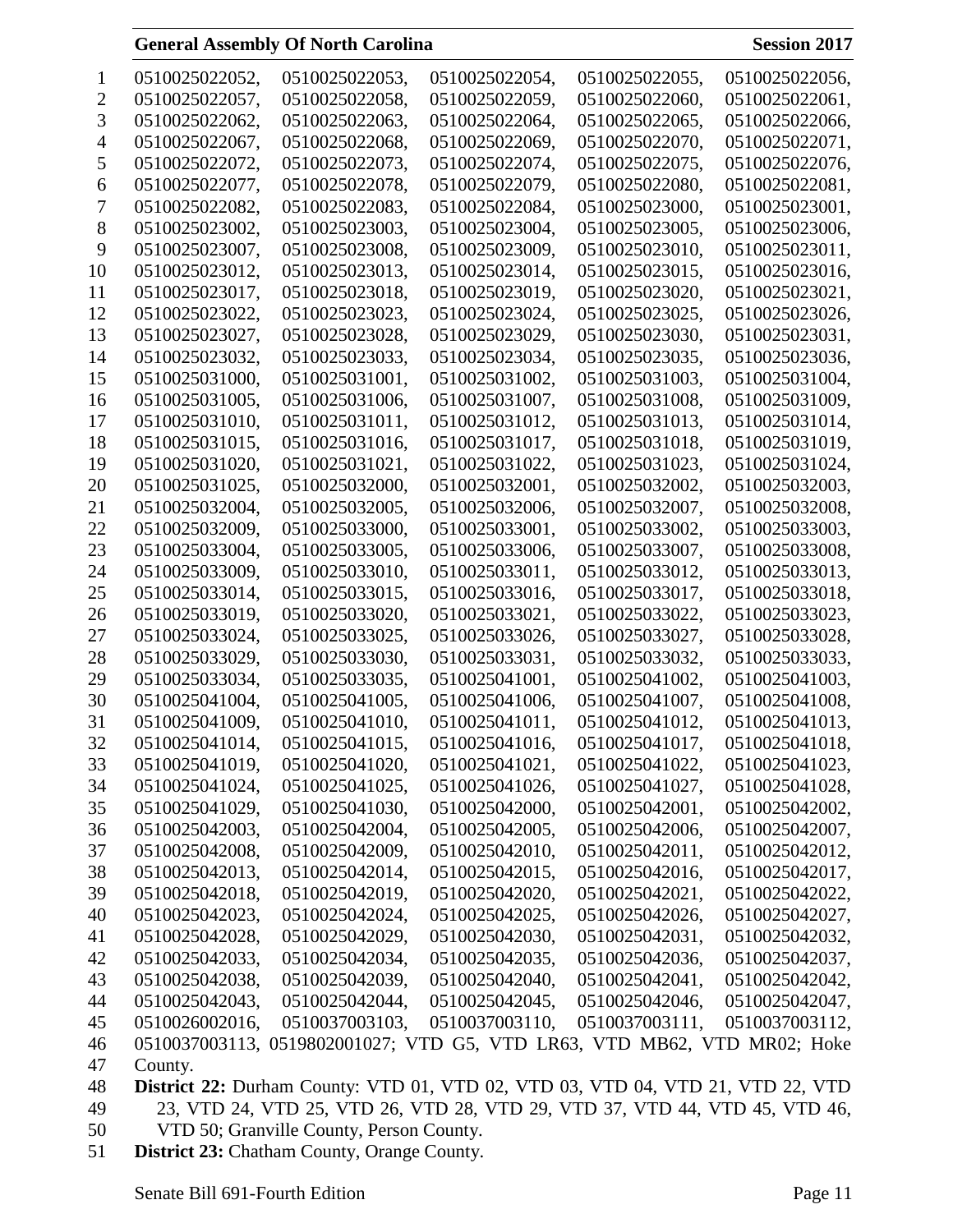| 1  | District 24: Alamance County, Guilford County: VTD GIB, VTD GR, VTD JEF1, VTD JEF2:    |
|----|----------------------------------------------------------------------------------------|
| 2  | 0810128031025,<br>0810128031030,<br>Block(s)<br>0810128031031,<br>0810128031032,       |
| 3  | 0810128031033,<br>0810128031037,<br>0810128031038,<br>0810128031039,<br>0810128031040, |
| 4  | 0810128031041,<br>0810128031050,<br>0810128031051,<br>0810128031049,<br>0810128031052, |
| 5  | 0810128031053,<br>0810128031055,<br>0810128031056,<br>0810128031054,<br>0810128031057, |
| 6  | 0810128031066,<br>0810128031058,<br>0810128031059,<br>0810128031060,<br>0810128031067, |
| 7  | 0810128031068,<br>0810128031069,<br>0810128031070,<br>0810128031071,<br>0810128031072, |
| 8  | 0810128031073,<br>0810128031074,<br>0810128031084,<br>0810128031085,<br>0810128031086, |
| 9  | 0810128031087,<br>0810128031088,<br>0810128031089,<br>0810128031090,<br>0810128031096, |
| 10 | 0810128031097,<br>0810128031098,<br>0810128032000,<br>0810128032001,<br>0810128032002, |
| 11 | 0810128032003,<br>0810128032008,<br>0810128032009,<br>0810128032025,<br>0810128032094, |
| 12 | 0810153003014,<br>0810153003016,<br>0810153003017,<br>0810153003018,<br>0810153003019, |
| 13 | 0810153003021,<br>0810153003022,<br>0810153003024,<br>0810153003026,<br>0810153003027, |
| 14 | 0810153003028,<br>0810153003029,<br>0810153003030,<br>0810153003031,<br>0810153003032, |
| 15 | 0810153003033,<br>0810153003034,<br>0810153003035,<br>0810153003036,<br>0810153003037, |
| 16 | 0810153003038.<br>0810153003039,<br>0810153003040,<br>0810153003041,<br>0810153003042. |
| 17 | 0810153003043,<br>0810153003044,<br>0810153003045.<br>0810153003046.<br>0810153003047, |
| 18 | 0810153003048,<br>0810153003049,<br>0810153003050,<br>0810153003051,<br>0810153003052, |
| 19 | 0810153003053,<br>0810153003054,<br>0810153003055,<br>0810153003056.<br>0810153003057. |
| 20 | 0810153003058,<br>0810153003059,<br>0810153003060,<br>0810153003061,<br>0810153003062, |
| 21 | 0810153003064,<br>0810153003065,<br>0810153003066,<br>0810153003067,<br>0810153003068, |
| 22 | 0810153003069,<br>0810153003070,<br>0810153003071,<br>0810153003072,<br>0810153003073, |
| 23 | 0810153003074,<br>0810153003075,<br>0810153003076,<br>0810153003077,<br>0810153003078, |
| 24 | 0810153003079,<br>0810153003080,<br>0810153003081,<br>0810153003082,<br>0810153003083, |
| 25 | 0810153003084,<br>0810153003085,<br>0810153003086,<br>0810153003087,<br>0810153003088, |
| 26 | 0810153003089, 0810153003090, 0810153003091, 0810153003092, 0810153003093; VTD         |
| 27 | JEF4, VTD NCLAY1, VTD NCLAY2, VTD NMAD, VTD NWASH, VTD RC1, VTD                        |
| 28 | RC2, VTD SCLAY, VTD SMAD, VTD SWASH.                                                   |
| 29 | District 25: Anson County, Moore County, Richmond County, Scotland County.             |
| 30 | District 26: Guilford County: VTD H01, VTD H02, VTD H03, VTD H04, VTD H05, VTD         |
| 31 | H06, VTD H07, VTD H08, VTD H09, VTD H10, VTD H11, VTD H12, VTD H13, VTD                |
| 32 | H17, VTD H18, VTD H19A, VTD H20A; Randolph County.                                     |
| 33 | <b>District 27:</b> Guilford County: VTD CG1, VTD CG2, VTD CG3A, VTD CG3B, VTD FEN2,   |
| 34 | VTD FR2, VTD FR3, VTD FR4, VTD FR5, VTD G16, VTD G17, VTD G18, VTD G19,                |
| 35 | VTD G20, VTD G21, VTD G22, VTD G23, VTD G24, VTD G25, VTD G27, VTD G28,                |
| 36 | VTD G29, VTD G30, VTD G31, VTD G32, VTD G33, VTD G34, VTD G35, VTD G40A1,              |
| 37 | VTD G40A2, VTD G40B, VTD G41, VTD G42, VTD H14, VTD H15, VTD H16, VTD                  |
| 38 | H19B, VTD H20B, VTD H21, VTD H22, VTD H23, VTD H24, VTD H25, VTD H26,                  |
| 39 | 0810163061002,<br>VTD $H27$ , VTD $HP$ : Block(s)<br>0810163061003,<br>0810163061004,  |
| 40 | 0810163061006,<br>0810163061007,<br>0810163061009,<br>0810163061010,<br>0810163061008, |
| 41 | 0810163061011,<br>0810163061012,<br>0810163061013,<br>0810163061014,<br>0810163061015, |
| 42 | 0810163061016,<br>0810163061017,<br>0810163061018,<br>0810163061019,<br>0810163061020, |
| 43 | 0810163061022,<br>0810163061023,<br>0810163061024,<br>0810163061025,<br>0810163061026, |
| 44 | 0810163061027,<br>0810163061028,<br>0810163061029,<br>0810163061030,<br>0810163061031, |
| 45 | 0810163061032,<br>0810163061033,<br>0810163061034,<br>0810163061035,<br>0810163061037, |
| 46 | 0810163061038,<br>0810163061040,<br>0810163061042,<br>0810163061043,<br>0810163061046, |
| 47 | 0810163061047,<br>0810163061048,<br>0810163061049,<br>0810163061050,<br>0810163061054, |
| 48 | 0810163061055,<br>0810163061056,<br>0810163061057,<br>0810163061058,<br>0810163061059, |
| 49 | 0810163061060,<br>0810163061061,<br>0810163061062,<br>0810163061063,<br>0810163061064, |
| 50 | 0810163061065,<br>0810163061066,<br>0810163061067,<br>0810163061069,<br>0810163061068, |
| 51 | 0810163061070,<br>0810163061071,<br>0810163061072,<br>0810163061073,<br>0810163061074, |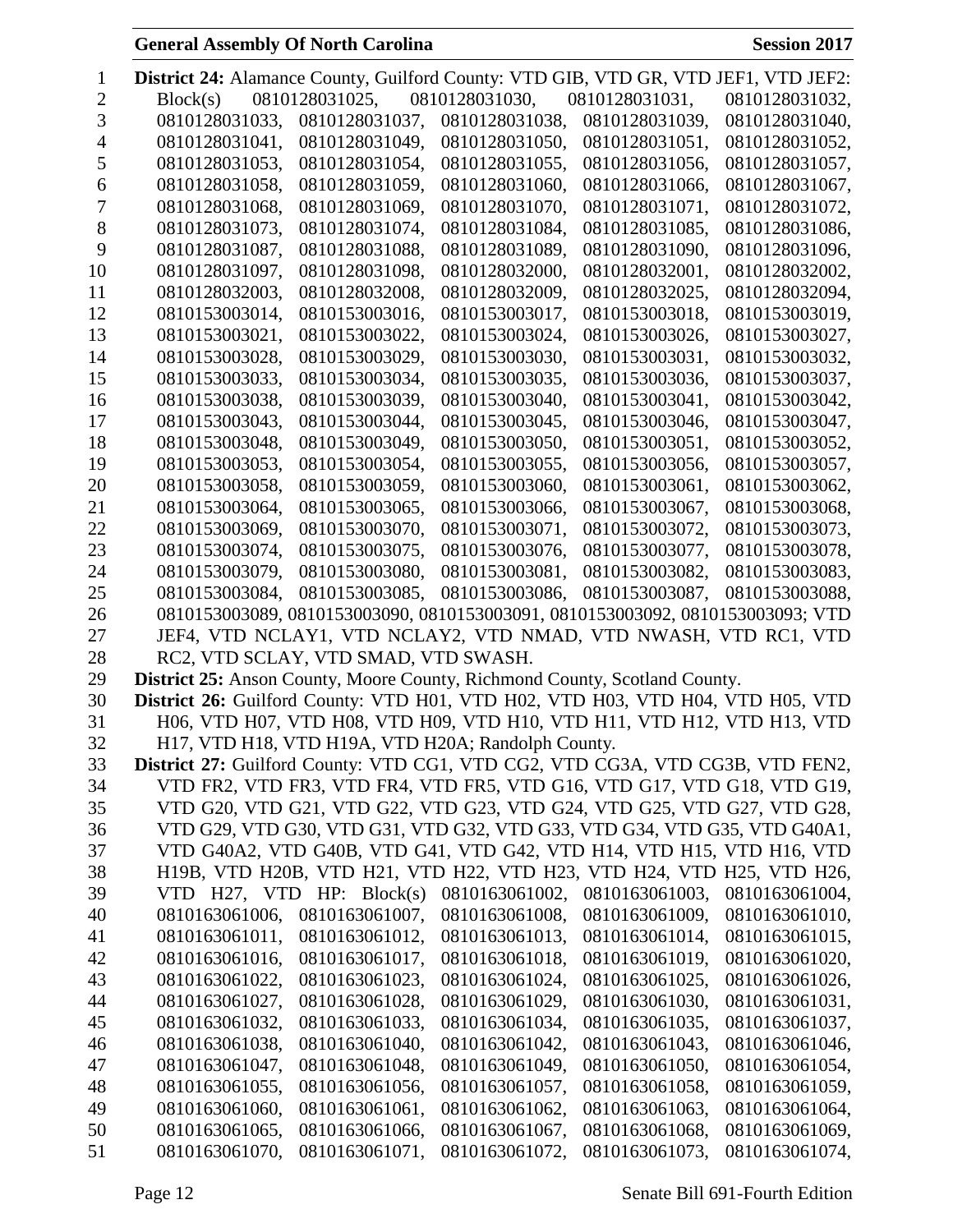| 1  | 0810163061075,                                                                  | 0810163061076,                                                              | 0810163061077,                                                         | 0810163061078, | 0810163061079, |
|----|---------------------------------------------------------------------------------|-----------------------------------------------------------------------------|------------------------------------------------------------------------|----------------|----------------|
| 2  | 0810163061080,                                                                  | 0810163061081,                                                              | 0810163061082,                                                         | 0810163061083, | 0810163061084, |
| 3  | 0810163061085.                                                                  | 0810163061086,                                                              | 0810163061087,                                                         | 0810163061088, | 0810163061089, |
| 4  | 0810163061090,                                                                  | 0810163061091,                                                              | 0810163061092,                                                         | 0810163061093, | 0810163061094, |
| 5  | 0810163061095,                                                                  | 0810163061097,                                                              | 0810163061098,                                                         | 0810164061076, | 0810164061085, |
| 6  | 0810164061092,                                                                  | 0810164071000,                                                              | 0810164071001,                                                         | 0810164071002, | 0810164071003, |
| 7  | 0810164071004,                                                                  | 0810164071005,                                                              | 0810164071006,                                                         | 0810164071007, | 0810164071008, |
| 8  | 0810164071009,                                                                  | 0810164071010,                                                              | 0810164071011,                                                         | 0810164071012, | 0810164071013, |
| 9  | 0810164071014,                                                                  | 0810164071015,                                                              | 0810164071016,                                                         | 0810164071017, | 0810164071018, |
| 10 | 0810164071019,                                                                  | 0810164071020,                                                              | 0810164071021.                                                         | 0810164071022, | 0810164071023, |
| 11 | 0810164071024,                                                                  | 0810164071025,                                                              | 0810164071026,                                                         | 0810164071027, | 0810164071028, |
| 12 | 0810164071029,                                                                  | 0810164071030,                                                              | 0810164071031,                                                         | 0810164071032, | 0810164071033, |
| 13 | 0810164071034,                                                                  | 0810164071035,                                                              | 0810164071036,                                                         | 0810164071037, | 0810164071038, |
| 14 | 0810164071039,                                                                  | 0810164071040,                                                              | 0810164071041,                                                         | 0810164071046, | 0810164071047, |
| 15 | 0810164071048,                                                                  | 0810164071049,                                                              | 0810164071050,                                                         | 0810164071051, | 0810164071052, |
| 16 | 0810164071053,                                                                  | 0810164071054,                                                              | 0810164071055,                                                         | 0810164071056, | 0810164071057, |
| 17 | 0810164071059.                                                                  | 0810164071060,                                                              | 0810164071061,                                                         | 0810164081010. | 0810164081044, |
| 18 |                                                                                 | 0810164081046.                                                              |                                                                        | 0810164091028. |                |
|    | 0810164081045,                                                                  |                                                                             | 0810164081047,                                                         |                | 0810164091068, |
| 19 | 0810164091069,                                                                  | 0810164091070,                                                              | 0810164091071,                                                         | 0810164091072, | 0810164091073. |
| 20 | 0810164091074,                                                                  | 0810164091075.                                                              | 0810164091076.                                                         | 0810164091077, | 0810164091078, |
| 21 | 0810164091079,                                                                  | 0810164091080,                                                              | 0810164091081,                                                         | 0810164091082, | 0810164091083, |
| 22 | 0810164091084,                                                                  | 0810164091085,                                                              | 0810164091086,                                                         | 0810164091087, | 0810164091088, |
| 23 |                                                                                 | 0810164091089; VTD JAM1, VTD JAM2, VTD JAM3, VTD JAM4, VTD JAM5, VTD        |                                                                        |                |                |
| 24 |                                                                                 | MON3, VTD NCGR1, VTD NCGR2, VTD NDRI, VTD OR1, VTD OR2, VTD PG1, VTD        |                                                                        |                |                |
| 25 |                                                                                 |                                                                             | PG2, VTD SDRI, VTD SF1, VTD SF2, VTD SF3, VTD SF4, VTD STOK, VTD SUM1, |                |                |
|    |                                                                                 |                                                                             |                                                                        |                |                |
| 26 |                                                                                 | VTD SUM2, VTD SUM3, VTD SUM4.                                               |                                                                        |                |                |
| 27 | District 28: Guilford County: VTD FEN1, VTD FR1, VTD G01, VTD G02, VTD G03, VTD |                                                                             |                                                                        |                |                |
| 28 |                                                                                 | G04, VTD G05, VTD G06, VTD G07, VTD G08, VTD G09, VTD G10, VTD G11, VTD     |                                                                        |                |                |
| 29 |                                                                                 | G12, VTD G13, VTD G14, VTD G15, VTD G26, VTD G36, VTD G37, VTD G38, VTD     |                                                                        |                |                |
| 30 |                                                                                 | G39, VTD G43, VTD G44, VTD G45, VTD G46, VTD G47, VTD G48, VTD G49, VTD     |                                                                        |                |                |
| 31 |                                                                                 | G50, VTD G51, VTD G52, VTD G53, VTD G54, VTD G55, VTD G56, VTD G57, VTD     |                                                                        |                |                |
| 32 |                                                                                 | G58, VTD G59, VTD G60, VTD G61, VTD G62, VTD G63, VTD G64, VTD G65, VTD     |                                                                        |                |                |
| 33 |                                                                                 | G66, VTD G67, VTD G68, VTD G69, VTD G70, VTD G71, VTD G72, VTD G73, VTD     |                                                                        |                |                |
| 34 |                                                                                 | G74, VTD G75, VTD HP: Block(s) 0810162041037, 0810162041038, 0810162041040, |                                                                        |                |                |
| 35 | 0810162041041,                                                                  | 0810164051025,                                                              | 0810164051027,                                                         | 0810164051028, | 0810164051029, |
| 36 | 0810164051033,                                                                  | 0810164051034,                                                              | 0810164051035,                                                         | 0810164051036, | 0810164051037, |
| 37 | 0810164051039,                                                                  | 0810164051054,                                                              | 0810164051064,                                                         | 0810164061002, | 0810164061003, |
| 38 | 0810164061004,                                                                  | 0810164061005,                                                              | 0810164061006,                                                         | 0810164061007, | 0810164061008, |
| 39 | 0810164061009,                                                                  | 0810164061010,                                                              | 0810164061011,                                                         | 0810164061012, | 0810164061013, |
| 40 | 0810164061014,                                                                  | 0810164061015,                                                              | 0810164061016,                                                         | 0810164061017, | 0810164061018, |
| 41 | 0810164061019,                                                                  | 0810164061020,                                                              | 0810164061021,                                                         | 0810164061022, | 0810164061023, |
| 42 | 0810164061024,                                                                  | 0810164061025,                                                              | 0810164061026,                                                         | 0810164061027, | 0810164061028, |
| 43 | 0810164061029,                                                                  | 0810164061030,                                                              | 0810164061031,                                                         | 0810164061032, | 0810164061033, |
| 44 | 0810164061034,                                                                  | 0810164061039,                                                              | 0810164061040,                                                         | 0810164061041, | 0810164061042, |
| 45 | 0810164061043,                                                                  | 0810164061044,                                                              | 0810164061045,                                                         | 0810164061046, | 0810164061047, |
| 46 | 0810164061048,                                                                  | 0810164061049,                                                              | 0810164061050,                                                         | 0810164061051, | 0810164061052, |
| 47 | 0810164061053,                                                                  | 0810164061054,                                                              | 0810164061055,                                                         | 0810164061056, | 0810164061057, |
| 48 | 0810164061058,                                                                  | 0810164061059,                                                              | 0810164061060,                                                         | 0810164061061, | 0810164061062, |
| 49 | 0810164061063,                                                                  | 0810164061064,                                                              | 0810164061065,                                                         | 0810164061066, | 0810164061067, |
| 50 | 0810164061068,                                                                  | 0810164061069,                                                              | 0810164061070,                                                         | 0810164061071, | 0810164061072, |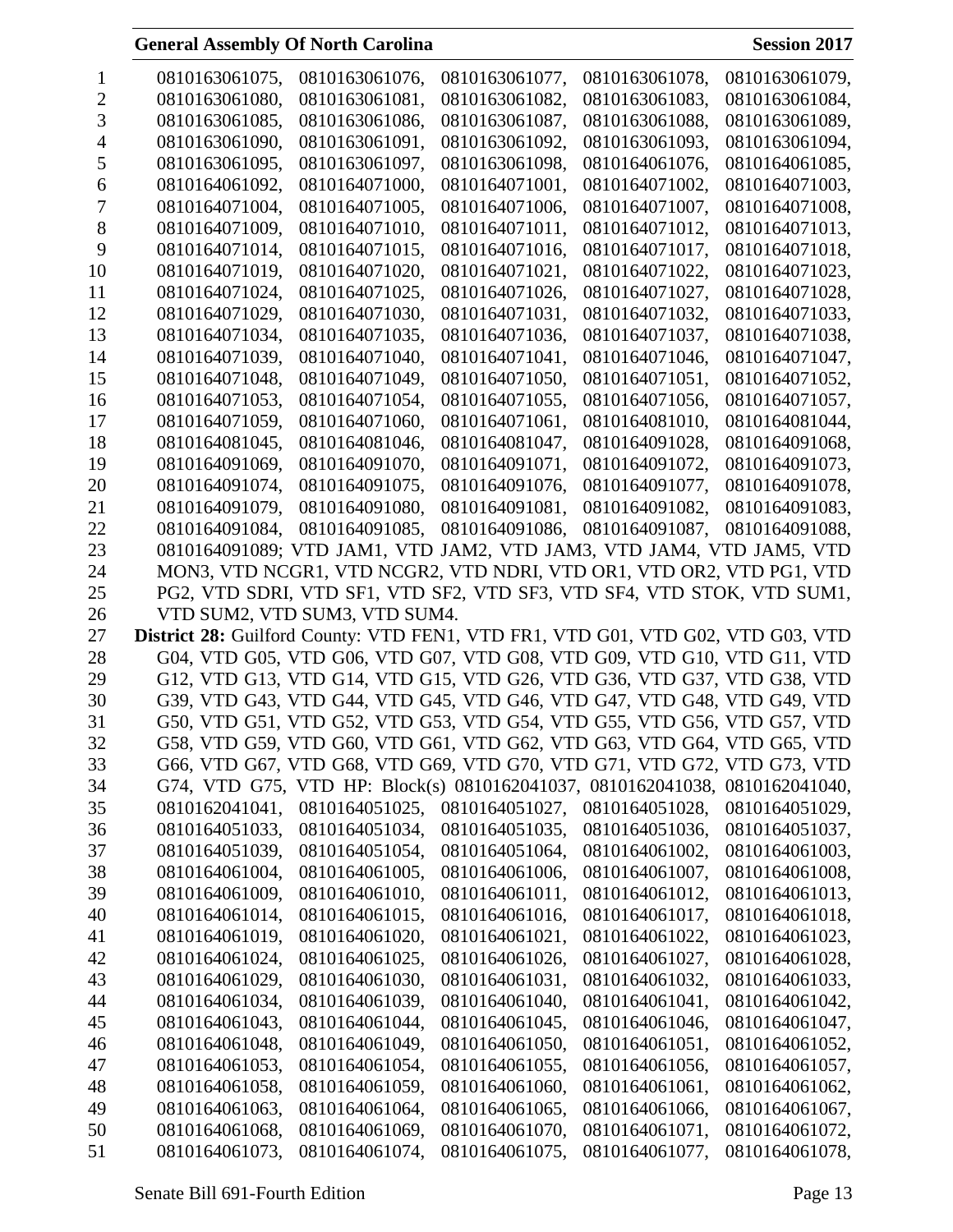| $\mathbf{1}$   | 0810164061079,<br>0810164061080,<br>0810164061081,<br>0810164061082,<br>0810164061083,      |
|----------------|---------------------------------------------------------------------------------------------|
| $\overline{2}$ | 0810164061086,<br>0810164061087,<br>0810164061088,<br>0810164061089,<br>0810164061084,      |
| 3              | 0810164061093,<br>0810164061090,<br>0810164061091,<br>0810164061094,<br>0810164061095,      |
| $\overline{4}$ | 0810164061096, 0810164061097; VTD JEF2: Block(s) 0810111021019, 0810111021022,              |
| 5              | 0810111021024, 0810111021025,<br>0810128032004,<br>0810128032007,<br>0810111021023,         |
| 6              | 0810128032010, 0810128032011,<br>0810128032012, 0810128032013,<br>0810128032014,            |
| $\tau$         | 0810128032020, 0810128032021; VTD JEF3, VTD MON1, VTD MON2.                                 |
| $8\,$          | <b>District 29:</b> Davidson County, Montgomery County.                                     |
| 9              | <b>District 30:</b> Caswell County, Rockingham County, Stokes County, Surry County: VTD 10, |
| 10             | VTD 12, VTD 13, VTD 14, VTD 15, VTD 16, VTD 17, VTD 19, VTD 20, VTD 21, VTD                 |
| 11             | 23, VTD 27, VTD 28, VTD 33.                                                                 |
| 12             | District 31: Davie County, Forsyth County: VTD 011, VTD 012, VTD 013, VTD 014, VTD          |
| 13             | 015, VTD 021, VTD 031, VTD 032, VTD 033, VTD 034, VTD 051, VTD 052, VTD 053,                |
| 14             | VTD 054, VTD 055, VTD 061, VTD 062, VTD 063, VTD 064, VTD 065, VTD 066, VTD                 |
| 15             | 067, VTD 068, VTD 071, VTD 072, VTD 073, VTD 074, VTD 075, VTD 091, VTD 092,                |
| 16             | VTD 111, VTD 112, VTD 123, VTD 131, VTD 132, VTD 133, VTD 701, VTD 802, VTD                 |
| 17             | 803, VTD 804, VTD 805, VTD 806, VTD 807, VTD 809, VTD 908.                                  |
| 18             | <b>District 32:</b> Forsyth County: VTD 042, VTD 043, VTD 081, VTD 082, VTD 083, VTD 101,   |
| 19             | VTD 122, VTD 201, VTD 203, VTD 204, VTD 205, VTD 206, VTD 207, VTD 301, VTD                 |
| 20             | 302, VTD 303, VTD 304, VTD 305, VTD 306, VTD 401, VTD 402, VTD 403, VTD 404,                |
| 21             | VTD 405, VTD 501, VTD 502, VTD 503, VTD 504, VTD 505, VTD 506, VTD 507, VTD                 |
| 22             | 601, VTD 602, VTD 603, VTD 604, VTD 605, VTD 606, VTD 607, VTD 702, VTD 703,                |
| 23             | VTD 704, VTD 705, VTD 706, VTD 707, VTD 708, VTD 709, VTD 801, VTD 808, VTD                 |
| 24             | 901, VTD 902, VTD 903, VTD 904, VTD 905, VTD 906, VTD 907, VTD 909.                         |
| 25             | <b>District 33: Rowan County, Stanly County.</b>                                            |
| 26             | District 34: Iredell County, Yadkin County.                                                 |
| 27             | <b>District 35:</b> Union County: VTD 001, VTD 002, VTD 003, VTD 004, VTD 005, VTD 006,     |
| 28             | VTD 007, VTD 008, VTD 009, VTD 010, VTD 011, VTD 013, VTD 014, VTD 015, VTD                 |
| 29             | 016, VTD 017A, VTD 017B, VTD 018, VTD 019, VTD 020A, VTD 020B, VTD 021, VTD                 |
| 30             | 022, VTD 023, VTD 024, VTD 025, VTD 026, VTD 027, VTD 028, VTD 029A, VTD                    |
| 31             | 029B, VTD 029C, VTD 030, VTD 031, VTD 033, VTD 034, VTD 036, VTD 037A, VTD                  |
| 32             | 038A, VTD 038B, VTD 039, VTD 040, VTD 041, VTD 042, VTD 043.                                |
| 33             | District 36: Cabarrus County, Union County: VTD 012, VTD 032, VTD 035, VTD 037B.            |
| 34             | District 37: Mecklenburg County: VTD 001, VTD 002, VTD 007, VTD 009, VTD 010, VTD           |
| 35             | 011, VTD 012, VTD 013, VTD 014, VTD 015, VTD 017, VTD 020, VTD 021, VTD 022,                |
| 36             | VTD 023, VTD 024, VTD 027, VTD 028, VTD 029, VTD 030, VTD 031, VTD 035, VTD                 |
| 37             | 037, VTD 038, VTD 039, VTD 042, VTD 043, VTD 044, VTD 046, VTD 050, VTD 051,                |
| 38             | VTD 052, VTD 053, VTD 054, VTD 058, VTD 059, VTD 077, VTD 078.1, VTD 082,                   |
| 39             | VTD 097, VTD 098, VTD 109, VTD 120, VTD 138, VTD 147, VTD 228, VTD 230:                     |
| 40             | 1190059121000,<br>1190059121001,<br>Block(s)<br>1190059121002,<br>1190059121003,            |
| 41             | 1190059121005,<br>1190059121004,<br>1190059121006,<br>1190059121007,<br>1190059121008,      |
| 42             | 1190059121009,<br>1190059121010,<br>1190059121011,<br>1190059121012,<br>1190059121013,      |
| 43             | 1190059121014,<br>1190059121015,<br>1190059121016,<br>1190059121017,<br>1190059121018,      |
| 44             | 1190059121019,<br>1190059121020,<br>1190059121021,<br>1190059121022,<br>1190059121023,      |
| 45             | 1190059121027,<br>1190059121024,<br>1190059121025,<br>1190059121026,<br>1190059121028,      |
| 46             | 1190059121029,<br>1190059121030,<br>1190059121031,<br>1190059121048,<br>1190059121049,      |
| 47             | 1190059121050,<br>1190059121051,<br>1190059121052,<br>1190059121054,<br>1190059121055,      |
| 48             | 1190059121056, 1190059121057.                                                               |
| 49             | District 38: Mecklenburg County: VTD 016, VTD 025, VTD 026, VTD 040, VTD 041, VTD           |
| 50             | 055, VTD 056, VTD 079, VTD 080, VTD 081, VTD 089, VTD 107.1, VTD 126, VTD 128,              |

VTD 135, VTD 141, VTD 145, VTD 146, VTD 150, VTD 151, VTD 210, VTD 211, VTD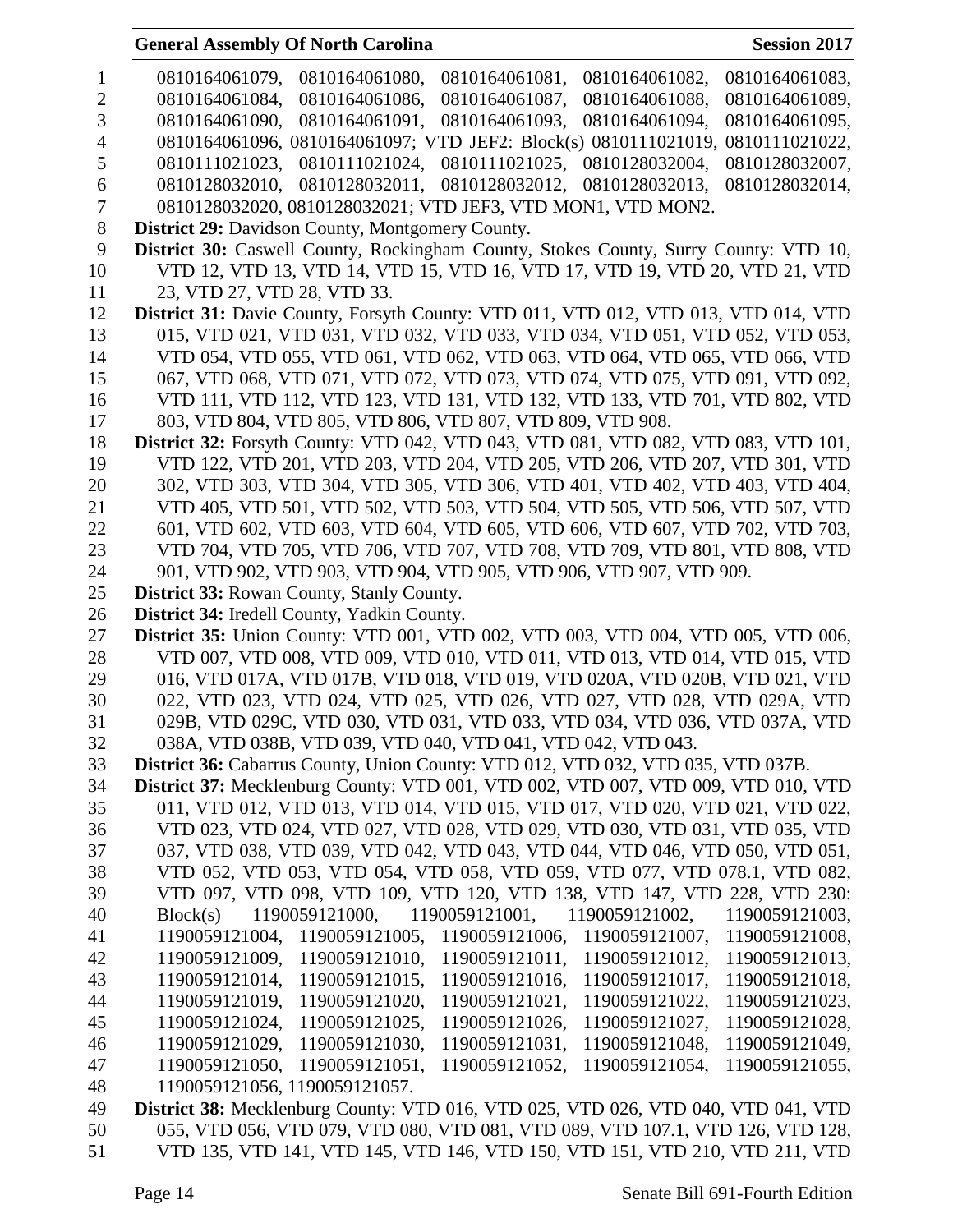|                | <b>General Assembly Of North Carolina</b>                                                | <b>Session 2017</b> |
|----------------|------------------------------------------------------------------------------------------|---------------------|
|                |                                                                                          |                     |
| $\mathbf{1}$   | 212, VTD 213, VTD 214, VTD 222, VTD 223.1: Block(s) 1190060071046; VTD 237, VTD          |                     |
| $\overline{2}$ | 238.1, VTD 239.                                                                          |                     |
| 3              | District 39: Mecklenburg County: VTD 008, VTD 018, VTD 019, VTD 032, VTD 047, VTD        |                     |
| $\overline{4}$ | 048, VTD 049, VTD 057, VTD 067, VTD 069, VTD 070, VTD 071, VTD 072, VTD 073,             |                     |
| 5              | VTD 074, VTD 075, VTD 076, VTD 086, VTD 090, VTD 091, VTD 092, VTD 093, VTD              |                     |
| 6              | 100, VTD 101, VTD 103, VTD 110, VTD 111, VTD 112, VTD 113, VTD 114, VTD 118,             |                     |
| $\tau$         | VTD 119, VTD 121, VTD 131, VTD 136, VTD 137, VTD 144, VTD 215, VTD 216, VTD              |                     |
| 8              | 217, VTD 218, VTD 219, VTD 220, VTD 221, VTD 226, VTD 227, VTD 232, VTD 233,             |                     |
| 9              | VTD 236.                                                                                 |                     |
| 10             | <b>District 40:</b> Mecklenburg County: VTD 003, VTD 004, VTD 005, VTD 006, VTD 033, VTD |                     |
| 11             | 034, VTD 036, VTD 045, VTD 060, VTD 061, VTD 062, VTD 063, VTD 064, VTD 065,             |                     |
| 12             | VTD 066, VTD 068, VTD 083, VTD 084, VTD 085, VTD 094, VTD 095, VTD 096, VTD              |                     |
| 13             | 099, VTD 102, VTD 104, VTD 105, VTD 106, VTD 108, VTD 115, VTD 116, VTD 117,             |                     |
| 14             | VTD 123, VTD 124, VTD 125, VTD 130, VTD 132, VTD 149, VTD 201, VTD 203, VTD              |                     |
| 15             | 204.1, VTD 205, VTD 234, VTD 235.                                                        |                     |
| 16             | District 41: Mecklenburg County: VTD 087, VTD 088, VTD 122, VTD 127, VTD 129, VTD        |                     |
| 17             | 133, VTD 134, VTD 139.1, VTD 140, VTD 142, VTD 143, VTD 148, VTD 200, VTD 202,           |                     |
| 18             | VTD 206, VTD 207, VTD 208, VTD 209, VTD 223.1: Block(s)                                  | 1190060071000,      |
| 19             | 1190060071003,<br>1190060071001,<br>1190060071002,<br>1190060071004,                     | 1190060071005,      |
| 20             | 1190060071007,<br>1190060071006,<br>1190060071008,<br>1190060071009,                     | 1190060071010,      |
| 21             | 1190060071011,<br>1190060071012,<br>1190060071013,<br>1190060071014,                     | 1190060071015,      |
| 22             | 1190060071016,<br>1190060071017,<br>1190060071018,<br>1190060071019,                     | 1190060071020,      |
| 23             | 1190060071021,<br>1190060071022,<br>1190060071023,<br>1190060071024,                     | 1190060071025,      |
| 24             | 1190060071026,<br>1190060071027,<br>1190060071028.<br>1190060071029,                     | 1190060071030,      |
| 25             | 1190060071031,<br>1190060071032,<br>1190060071033,<br>1190060071034,                     | 1190060071035,      |
| 26             | 1190060071036,<br>1190060071037,<br>1190060071038,<br>1190060071039,                     | 1190060071040,      |
| 27             | 1190060071041,<br>1190060071042,<br>1190060071043,<br>1190060071044,                     | 1190060071045,      |
| 28             | 1190060071047,<br>1190060071048,<br>1190060071049,<br>1190060071050,                     | 1190060071051,      |
| 29             | 1190060071053,<br>1190060071054,<br>1190060071055,<br>1190060071052,                     | 1190060071056,      |
| 30             | 1190060071057,<br>1190060071058,<br>1190060071059,<br>1190060072000,                     | 1190060072001,      |
| 31             | 1190060072002,<br>1190060072003,<br>1190060072004,<br>1190060072005,                     | 1190060072006,      |
| 32             | 1190060072007,<br>1190060072008,<br>1190060072009,<br>1190060072010,                     | 1190060072011,      |
| 33             | 1190060072012,<br>1190060072013,<br>1190060072014,<br>1190060072015,                     | 1190060072016,      |
| 34             | 1190060072018,<br>1190060072017,<br>1190060072019,<br>1190060072020,                     | 1190060072021,      |
| 35             | 1190060072022,<br>1190060072023,<br>1190060072024,<br>1190060072025,                     | 1190060072026,      |
| 36             | 1190060072027,<br>1190060072028,<br>1190060072029,<br>1190060072030,                     | 1190060072031,      |
| 37             | 1190060072032,<br>1190060072033,<br>1190060072035,<br>1190060072034,                     | 1190060072036,      |
| 38             | 1190060072037,<br>1190060072038,<br>1190060072039,<br>1190060072040,                     | 1190060072041,      |
| 39             | 1190060072042,<br>1190060072043,<br>1190060072044,<br>1190060072045,                     | 1190060072046,      |
| 40             | 1190060073000,<br>1190060073001,<br>1190060073002,<br>1190060073003,                     | 1190060073004,      |
| 41             | 1190060073005,<br>1190060073006,<br>1190060073007,<br>1190060073008,                     | 1190060073009,      |
| 42             | 1190060073010,<br>1190060073011,<br>1190060073012,<br>1190060073013,                     | 1190060073014,      |
| 43             | 1190060073016,<br>1190060073015,<br>1190060073017,<br>1190060073018.                     | 1190060073019,      |

 1190060073020, 1190060073021, 1190060073022, 1190060073023, 1190060073024, 1190060073025, 1190060073026, 1190060073027, 1190060073028, 1190060073029, 1190060073030, 1190060073031, 1190060073032, 1190060073033, 1190061031000, 1190061031001, 1190061031002, 1190061031003, 1190061031004, 1190061031005, 1190061031006, 1190061031007, 1190061031008, 1190061031009, 1190061031010, 1190061031011, 1190061031012, 1190061031013, 1190061031014, 1190061031015, 1190061031016, 1190061031017, 1190061031018, 1190061031019, 1190061031020, 1190061031021, 1190061031022, 1190061031023, 1190061031024, 1190061031025,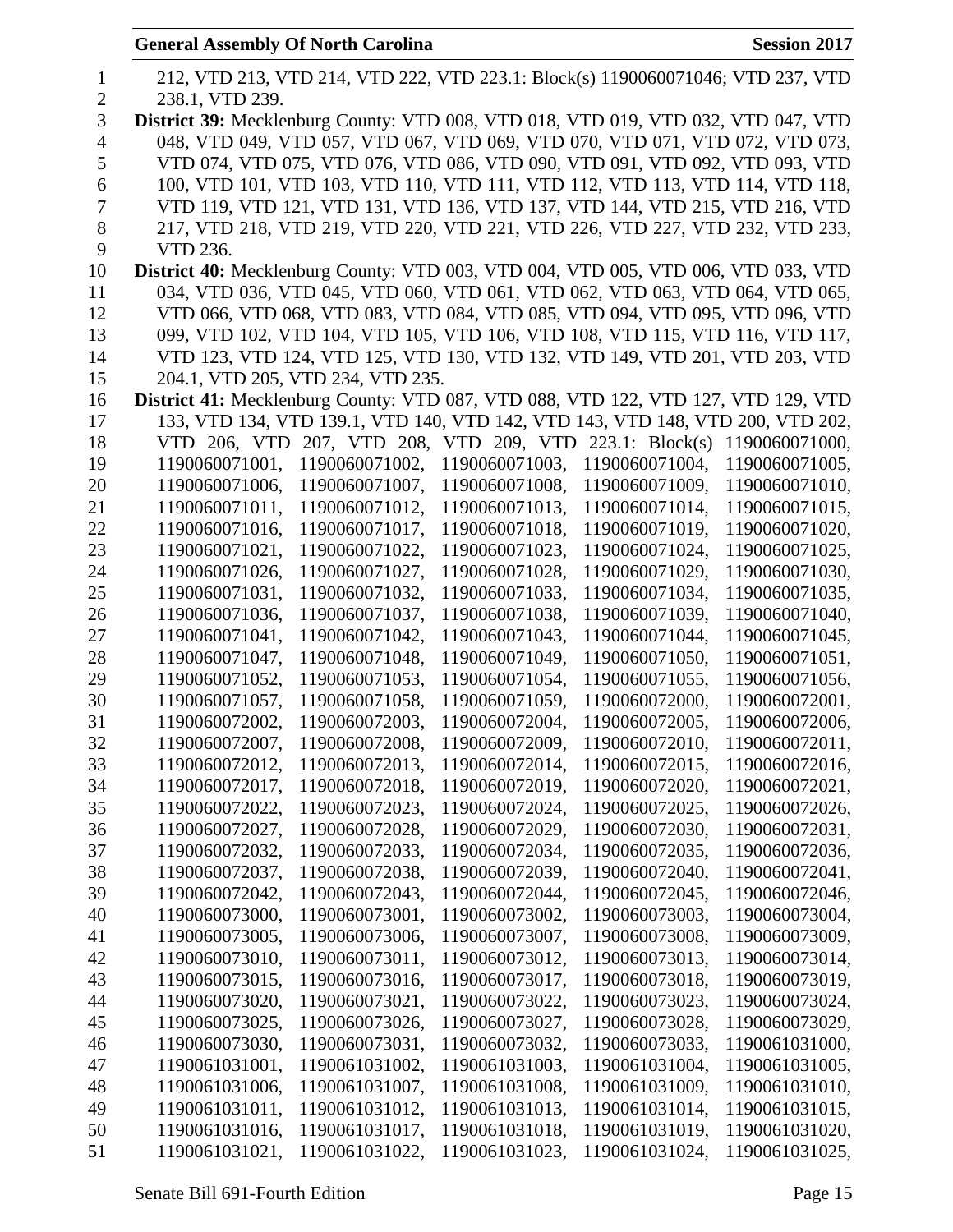|          | 1190061031026,<br>1190061031027,<br>1190061031028,<br>1190061031029,<br>1190061031030,                   |
|----------|----------------------------------------------------------------------------------------------------------|
| 2        | 1190061031031,<br>1190061031032,<br>1190061031033,<br>1190061031034,<br>1190061031035,                   |
| 3        | 1190061031036,<br>1190061031037,<br>1190061031038,<br>1190061031039,<br>1190061031040,                   |
| 4        | 1190061031041,<br>1190061031042,<br>1190061031043,<br>1190061031044,<br>1190061031045,                   |
| 5        | 1190061031046,<br>1190061031047,<br>1190061031048,<br>1190061031049.<br>1190061031050,                   |
| 6        | 1190061031051,<br>1190061031052,<br>1190061031053,<br>1190061031054,<br>1190061031055,                   |
| 7        | 1190061031058,<br>1190061031059,<br>1190061031056,<br>1190061031057,<br>1190061031060,                   |
| 8        | 1190061031061,<br>1190061031062, 1190061031063; VTD 224, VTD 225,<br>VTD 229, VTD                        |
| 9        | Block(s)<br>1190059063035.<br>1190059063036.<br>230:<br>1190059063033.<br>1190059063034,                 |
| 10       | 1190059064037,<br>1190059064038,<br>1190059071000,<br>1190059071001,<br>1190059071002,                   |
| 11       | 1190059071003,<br>1190059071004,<br>1190059071005,<br>1190059071006,<br>1190059071007,                   |
| 12       | 1190059071008,<br>1190059071009,<br>1190059071010,<br>1190059071012,<br>1190059071011,                   |
| 13       | 1190059071013,<br>1190059071014,<br>1190059071015,<br>1190059071016,<br>1190059071017,                   |
| 14       | 1190059071018,<br>1190059071019,<br>1190059071020,<br>1190059071021,<br>1190059071022,                   |
| 15       | 1190059071023,<br>1190059071024,<br>1190059071025,<br>1190059071026,<br>1190059071027,                   |
| 16       | 1190059071028,<br>1190059071029,<br>1190059071030,<br>1190059071031,<br>1190059071032,                   |
| 17       | 1190059071036,<br>1190059071033,<br>1190059071034,<br>1190059071035,<br>1190059071037,                   |
| 18       | 1190059071038,<br>1190059071039,<br>1190059071040,<br>1190059072000,<br>1190059072001,                   |
| 19       | 1190059072002,<br>1190059072003.<br>1190059072004,<br>1190059072005,<br>1190059072006,                   |
| 20       | 1190059072007,<br>1190059072008,<br>1190059072009,<br>1190059072010,<br>1190059072011,                   |
| 21       | 1190059072012,<br>1190059072013,<br>1190059072014,<br>1190059072015,<br>1190059072016,                   |
| 22       | 1190059072017,<br>1190059072018,<br>1190059072019,<br>1190059072020,<br>1190059092000,                   |
| 23       | 1190059092001,<br>1190059092002,<br>1190059092003,<br>1190059092004,<br>1190059092005,                   |
|          | 1190059092007,<br>1190059092008,<br>1190059092009,<br>1190059092010,                                     |
| 24<br>25 | 1190059092006,<br>1190059092011,<br>1190059092012,<br>1190059092013,<br>1190059092014,<br>1190059092015, |
| 26       | 1190059092016,<br>1190059092017,<br>1190059092018,<br>1190059121033,<br>1190059121034,                   |
| 27       | 1190059121036,<br>1190059121035,<br>1190059121037,<br>1190059121038,<br>1190059121039,                   |
| 28       | 1190059121040,<br>1190059121041,<br>1190059131000,<br>1190059131001,<br>1190059131002,                   |
| 29       | 1190059131006,<br>1190059131007.<br>1190059131003.<br>1190059131004,                                     |
| 30       | 1190059131005,<br>1190059131008, 1190059131009, 1190059131010; VTD 231, VTD 240,<br>VTD 241, VTD         |
| 31       | 242, VTD 243.                                                                                            |
| 32       | District 42: Alexander County, Catawba County.                                                           |
| 33       | <b>District 43:</b> Gaston County: VTD 01, VTD 02, VTD 03, VTD 04, VTD 05, VTD 06, VTD 07,               |
| 34       | VTD 08, VTD 09, VTD 10, VTD 11, VTD 12, VTD 13, VTD 14, VTD 15, VTD 16, VTD                              |
| 35       | 17, VTD 18, VTD 19, VTD 20, VTD 21, VTD 22, VTD 23, VTD 24, VTD 25, VTD 26,                              |
| 36       | VTD 27, VTD 28, VTD 29, VTD 30, VTD 31, VTD 32, VTD 33, VTD 34, VTD 35, VTD                              |
| 37       | 36, VTD 37, VTD 38, VTD 39, VTD 40, VTD 41, VTD 44, VTD 45, VTD 46.                                      |
| 38       | District 44: Cleveland County, Gaston County: VTD 42, VTD 43; Lincoln County.                            |
| 39       | District 45: Alleghany County, Ashe County, Surry County: VTD 01, VTD 02, VTD 03, VTD                    |
| 40       | 04, VTD 05, VTD 06, VTD 07, VTD 08, VTD 09, VTD 11, VTD 18, VTD 22, VTD 24,                              |
| 41       | VTD 25, VTD 26; Watauga County, Wilkes County.                                                           |
| 42       | <b>District 46:</b> Avery County, Burke County, Caldwell County.                                         |
| 43       | District 47: Madison County, McDowell County, Mitchell County, Polk County, Rutherford                   |
| 44       | County, Yancey County.                                                                                   |
| 45       | <b>District 48:</b> Buncombe County: VTD 101.1, VTD 102.1, VTD 19.1, VTD 30.1, VTD 38.2,                 |
| 46       | VTD 38.3, VTD 46.1, VTD 47.1, VTD 55.1, VTD 57.1; Henderson County, Transylvania                         |
| 47       | County.                                                                                                  |
| 48       | <b>District 49:</b> Buncombe County: VTD 01.1, VTD 02.1, VTD 03.1, VTD 04.1, VTD 05.1, VTD               |
| 49       | 06.1, VTD 07.1, VTD 09.1, VTD 10.1, VTD 100.1, VTD 103.1, VTD 104.1, VTD 105.1,                          |
| 50       | VTD 106.1, VTD 107.1, VTD 11.1, VTD 12.1, VTD 13.1, VTD 14.2, VTD 15.1, VTD 17.1,                        |
| 51       | VTD 20.1, VTD 24.1, VTD 25.1, VTD 26.1, VTD 28.1, VTD 31.1, VTD 32.1, VTD 33.2,                          |